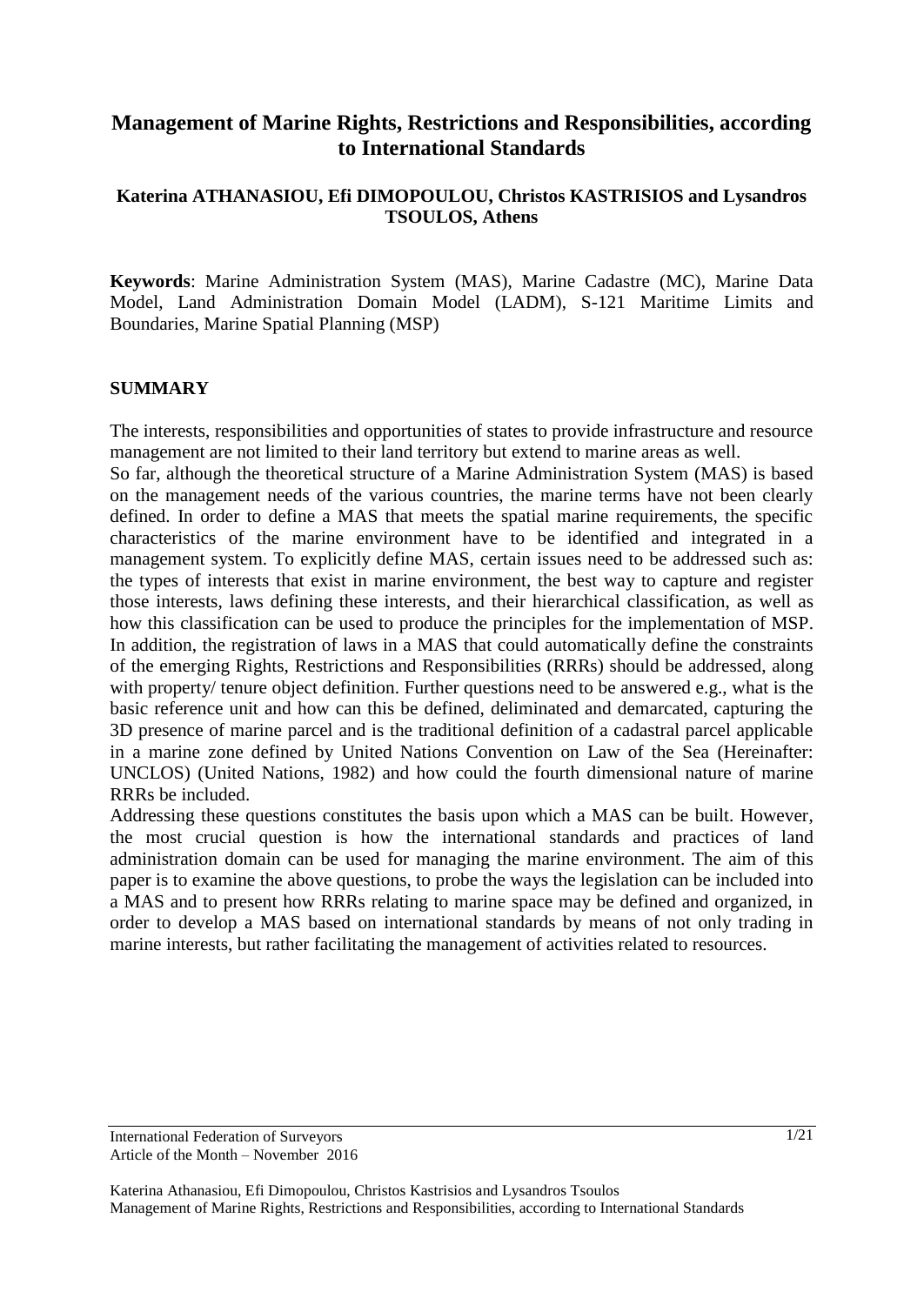# **Management of Marine Rights, Restrictions and Responsibilities, according to International Standards**

## **Katerina ATHANASIOU, Efi DIMOPOULOU, Christos KASTRISIOS and Lysandros TSOULOS, Athens**

## **1. INTRODUCTION**

Over the last two decades, countries with extensive coastlines and confined marine space, where they exercise sovereignty and powers, have dealt with the concept of MAS. Among others Australia, Canada, the Netherlands and the United States have developed systems for the administration of marine interests and the sustainable management of marine resources (Athanasiou et al., 2015). Their efforts are at a development stage, based on practices adopted in the fields of Marine Cadastre (MC), Marine Spatial Data Infrastructure (MSDI), Marine Spatial Planning (MSP).

Many definitions have been given to MC, as Nichols et al. (2006) extensively described. It can be broadly defined as "an information system that records, manages and visualizes the interests and the spatial (boundaries) and non-spatial data (descriptive information about laws, stakeholders, natural resources) related to them". MSDI is fundamental to the way marine information is developed and share for competent marine administration. MSP is a planning frame for balancing the rival human activities and managing their effects in the marine environment.

Research has been carried out concerning the correlation between these concepts and the way they interrelate. MC and MSDI relationship: MC is defined as a management tool, which can be added as a data layer in a marine SDI, allowing them to be more effectively identified, administered and accessed (Rajabifard et al., 2005; Rajabifard et al., 2006; Strain et al., 2006; Widodo et al., 2002; Widodo, 2003; Widodo, 2004). Furthermore regarding the relation of MC and MSP, according to Arvanitis (2016), there is a two-way relationship between MSP and MC: "Both of them function independently. However, MSP is designed and implemented safely and at a lower cost if it utilizes data from MC and MC will register and control the different rights and licenses in marine areas based on ecological environment when defined zoning from MSP exist." According to De Latte, 2015 "A MC is also different to a MSP as referred to in the directive 2014/89; a MSP is intended to regulate the use of the marine area/areas it covers; a MC is intended to describe and delimit distinct MC parcels and to indicate all relevant public and private rights, restrictions (including inter alia the restrictions resulting from MSP) and charges on those parcels."

MASs show the different perspectives of the various jurisdictions, while the tools developed for the management of marine environment show the increasing institutional and research interest on this topic. However, there is a lack of a common standard regarding the management of marine Rights, Restrictions and Responsibilities (RRRs) and their spatial extent. Current research focuses on the development of a MC data model that would serve as the basis of a MAS, taking into account existing standards. Concerning modeling aspects, Ng'ang'a et al. (2004) describe a marine property rights data model, Duncan & Rahman (2013) advocate the integration of marine blocks with land volumes, Griffith-Charles & Sutherland (2014) examine the creation of a 3D Land Administration Domain Model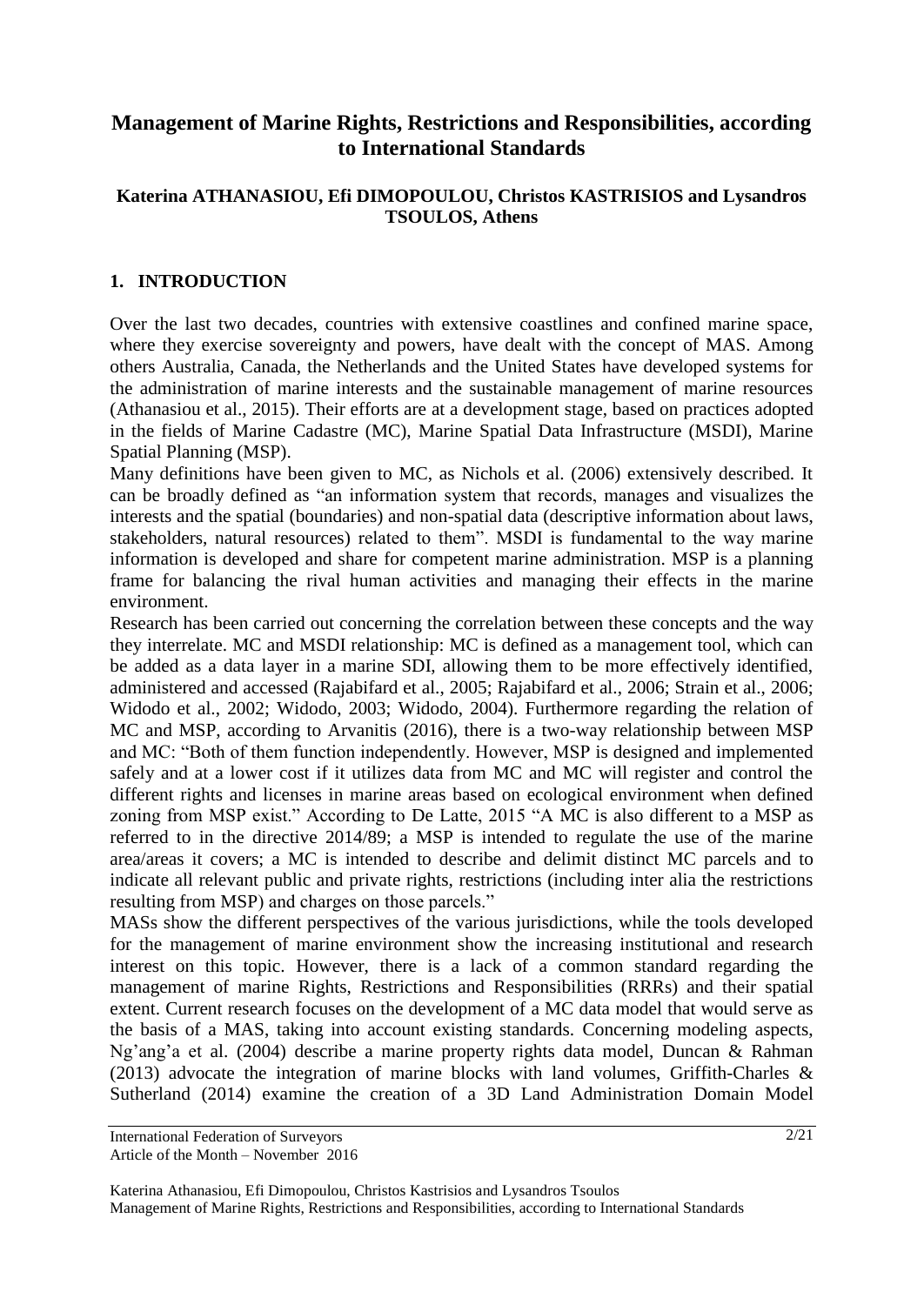(LADM) compliant MC in Trinidad and Tobago, while Athanasiou, 2014; Athanasiou et al., 2015 deal with the conceptual classification of the marine entities and relationships and explore the adaptation of LADM to marine environment. Furthermore, in several countries the management of marine cadastral units is included in the LADM implementation.

Among the existing standards that could relate to marine environment special reference can be made to:

- The LADM, since it consists *the first standard and approved base model for the land administration domain (ISO 19152, 2012)*, establishing a rigorous mechanism for managing legal RRRs, their spatial dimension and the stakeholders. The implementation of this standard to the marine domain seems feasible since the triplet Object – Right – Subject, which consists the basis of LADM, applies as well in the marine environment.

- The S-100 Universal Hydrographic Data Model, which provides the framework and the appropriate tools to develop and maintain hydrographic related data, products and registers. Following the proposal made by Geoscience Australia in 2013 for the development of a product specification for Maritime Limits and Boundaries, Canadian Hydrographic Service & Geoscience Australia presented a model in relation to LADM and marine environment. The report proposes the extension of S-100 to support LADM, through the development of the S-121 Maritime Limits and Boundaries (Canadian Hydrographic Service & Geoscience Australia, 2016).

In order to develop and implement the aforementioned models into the marine environment, the unique features of the marine space must be taken into account. This paper explores the range of laws that dictate marine interests, identifies the marine legal object and provides the legislative framework and the RRRs that relate to marine space, in order to be optimally organized towards the development of a MAS based on international standards.

# **2. INTERNATIONAL STANDARDS RELATING TO MARINE ENVIRONMENT**

Standards are widely used, since they provide efficiency and support in communication between organizations and countries as well as for system development and data exchange based on common terminology. Domain specific standardization is needed to capture the semantics of marine administration. Such a standard will support marine registry and cadastral organizations utilizing a Geographic Information System along with a Data Base Management System and applications, in order to implement and support marine policy measures.

Current discussions and efforts focus on the development and implementation of marine data modeling taking into account practices from Land Administration Standardization. Therefore, the registration of interests encountered in the marine environment with their spatial dimension may be modeled in accordance with terrestrial mapping methods and standardization techniques (Canadian Hydrographic Service & Geoscience Australia, 2016). The basis of the model will be the S-100 – IHO Hydrographic Geospatial Standard for Marine Data and Information.

# **2.1 LADM**

The LADM, was approved on the  $1<sup>st</sup>$  of November 2012 as an international standard, ISO 19152, constituting the first adopted international standard in the land administration domain. LADM provides a formal language for the description of existing systems, based on their similarities and differences. It is a descriptive standard, not a prescriptive one that can be expanded. LADM is organized into three packages and a subpackage (Lemmen, 2012). These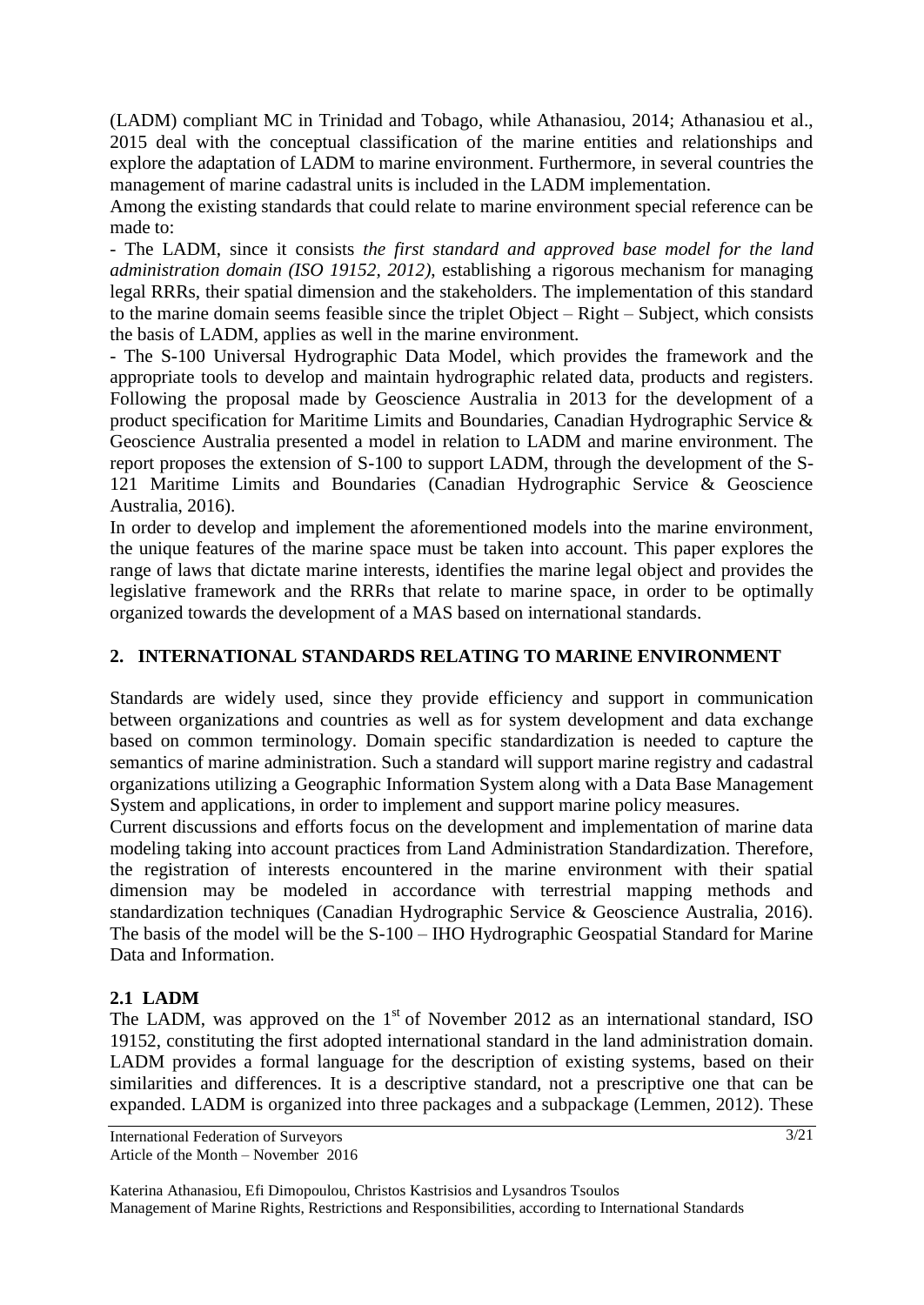are groups of classes with a certain level of cohesion. The three packages are: Party Package; Administrative Package; Spatial Unit Package and subpackage: Surveying and Spatial Representation Subpackage. The model contains thematic and spatial attributes. Furthermore in several attributes code lists are used rather than character strings in order to ensure consistency. The modification and adoption of code lists in national profiles is possible.

From the 3D perspective, LADM supports both 2D (LA\_BoundaryFaceString) and 3D objects (LA\_BoundaryFace) and distinguishes legal and physical objects by introducing external classes for BuildingUnit and UtilityNetwork. It covers the legal space while the physical counterparts are not directly generated in LADM. At the semantic level, legal entities are not enriched by classifying data in relation to each other (Aien et al., 2013). Furthermore, LADM through the VersionedObject class provides the attributes beginLifespanVersion and endLifespanVersion, allowing the recreation of a dataset at a previous point in time leading to a 4D visualization of the Cadastre (Griffith-Charles & Sutherland, 2014).

The implementation of the model in marine environment is a user requirements in LADM version A. Furthermore the scope of the standard explicitly addresses the water when referring to land. Lemmen (2012) states "With some imagination the laws (formal or informal) can be seen as 'parties'; in fact the laws allow people to have interests in 'marine objects'. The interests are RRRs". The common denominator or the pattern that can be observed in land administration systems as it is derived from the LADM is with a package of party/person/organisation data and RRR/legal/administrative data, spatial unit (parcel) data. The same pattern is also applicable on marine space.

## **2.2 S-100 Universal Hydrographic Model**

S-100 provides a contemporary hydrographic geospatial data standard that can support a wide variety of hydrographic-related digital data sources. It is fully aligned with mainstream international geospatial standards, in particular the ISO 19100 series of geographic standards, thereby enabling the easier integration of hydrographic data and applications into geospatial solutions.

The primary goal for S-100 is to support a greater variety of hydrographic-related digital data sources, products, and customers. This includes the use of imagery and gridded data, enhanced metadata specifications, unlimited encoding formats and a more flexible maintenance regime. This enables the development of new applications that go beyond the scope of traditional hydrography - for example, high-density bathymetry, seafloor classification, marine GIS, et cetera. S-100 is designed to be extensible and future requirements such as 3-D, time-varying data (x, y, z, and time) and Web-based services for acquiring, processing, analysing, accessing, and presenting hydrographic data can be easily added when required (IHO,2015).

Following the adoption of S-100, many product specifications are under development by the IHO S-100 specialized Working Groups (WGs) including S-101 for Electronic Navigational Charts (ENCs) and S-121 for Maritime Limits and Boundaries.

The proposed S-121 is built upon the ISO 19152, which provides a rigorous mechanism for handling legal RRRs. The intended purpose of S-121 is "to provide a suitable format for the exchange of digital vector data pertaining to maritime boundaries" and "for lodging digital maritime boundary information with the United Nations for purposes related to UNCLOS" (McGregor, 2013) What is more, as all ISO 19000 series product specifications, S-100 and the subordinate S-121 are intended to interwork with all similar products. In that sense, S-121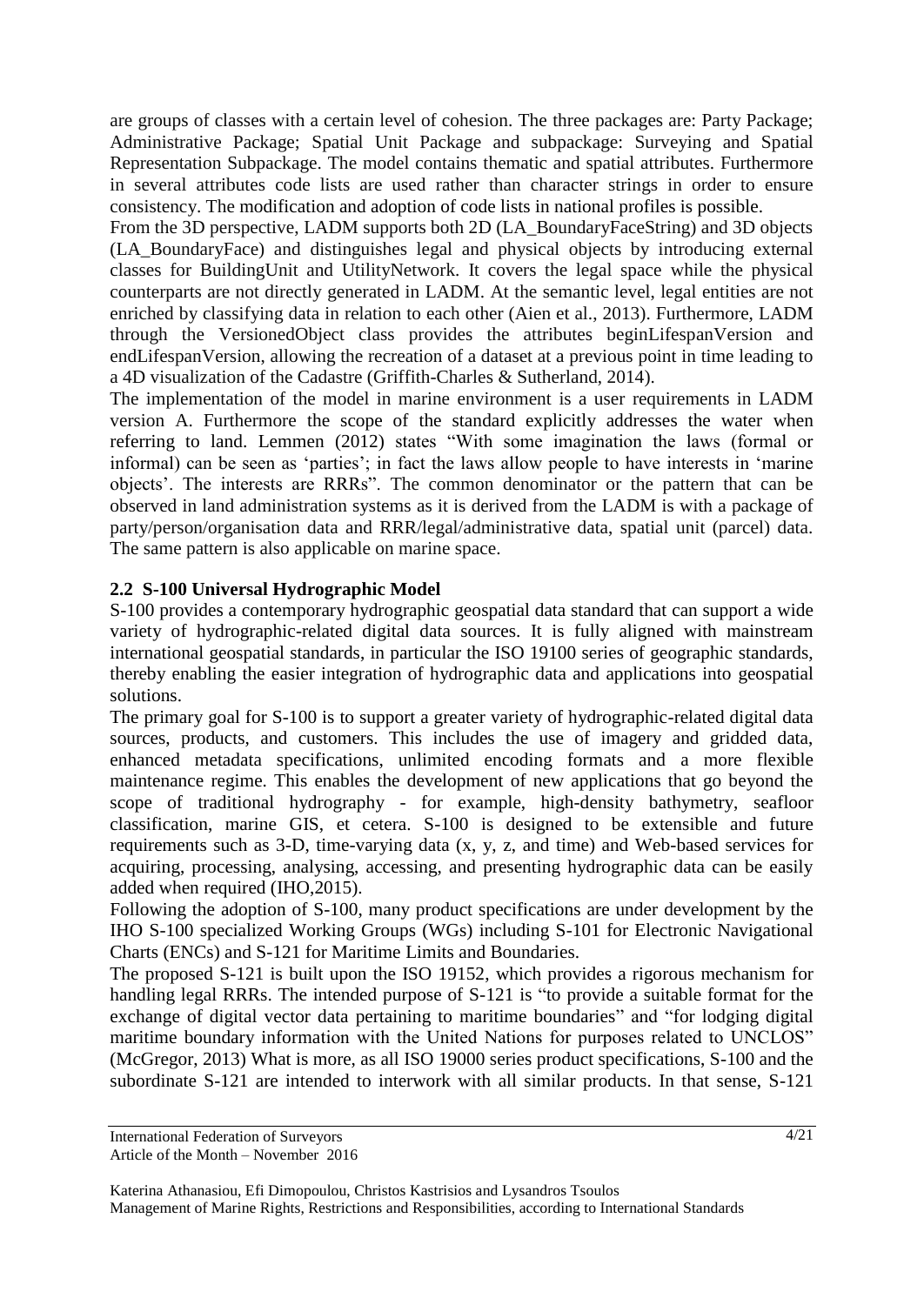may serve as the bridge between the land and marine domains while the Maritime Limits and Boundaries following the S-121 standard may be used in a MAS.

In S-121 each real world feature is an object with properties represented as attributes (spatial and thematic) and associations which establish context for the feature. The spatial attributes of the feature describe its geometric representation, whereas the thematic attributes describe its nature. The attributes associated with the geographic feature depend on the intrinsic type of the feature, a concept derived from LADM which is not included in the S-100 suite. A feature object may only have one intrinsic type that is the physical dimension of the feature in the real world based on the "Truth on the ground" principle. Hence a feature may either be a point (Location), curve (Limit), area (Zone) or volume (Space). Subsequently, the feature is described in the dataset by the geometry property (point, line, area) which is used for its cartographic representation. Finally, for the portrayal of each geometry property, which is separate from geometric representation, a variety of symbols may be used. For instance, the intrinsic type of a football field is Zone. Depending on the scale of the cartographic product, the geometry of the field may be area (large scale maps) or point (small scale maps). Finally, for the portrayal of e.g. the point geometry, can be used a simple point, a star or a variety of other symbols.



**Figure 1: S-121 classes related to LADM**

The proposed S-121 is a product based on S-100 which has many similarities to the LADM, as it imports from LADM primitives not supported by S-100, but differences as well. In example, GM\_Curve and GM\_Surface from the ISO 19152 class LA\_SpatialUnit are useful for a MLB standard and therefore have been imported to the S-121. A fundamental difference between the LADM and the S-121 is the use of the Multi-primitive MultiSurface features in the land environment, whereas in the marine environment it is a requirement from S-100 to use complex features instead. In detail, when an object is crossed by another, in land the crossed feature is defined as a multi-surface, whereas in the marine environment each spatial primitive is a simple rather than a complex one. Another issue is the use of 3D objects which LADM addresses with the LA\_BoundaryFace and LA\_BoundaryString, whereas, due to the limitations of S-100 which does not address 3D objects, S-121 handles 3D objects as 2D objects with vertical extent (2.5 dimensions) (Canadian Hydrographic Service & Geoscience Australia, 2016).

#### **2.3 INSPIRE**

For cross-border access of geo-data, a European metadata profile based on ISO standards is

5/21

International Federation of Surveyors Article of the Month – November 2016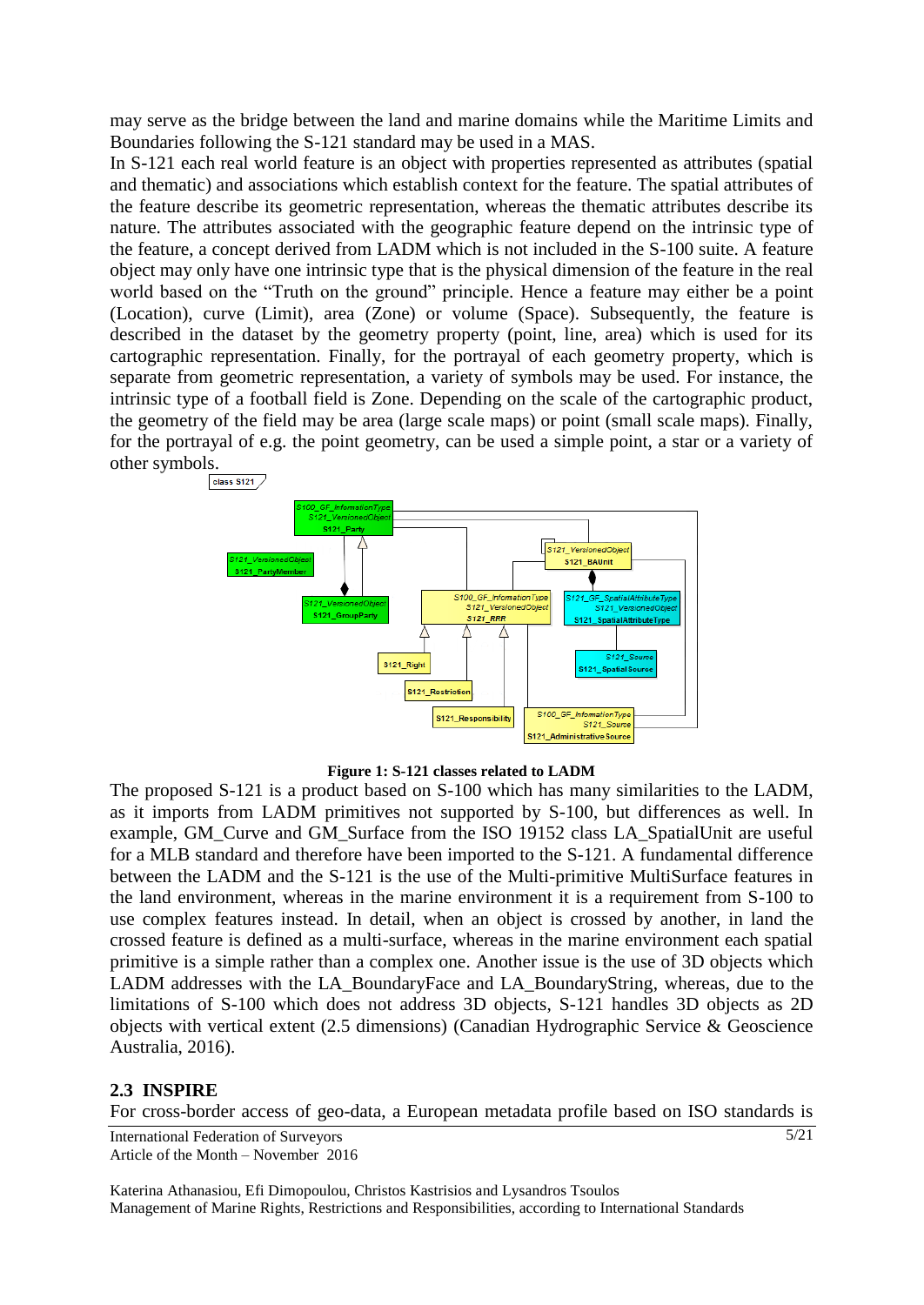under development using rules of the implementation defined by the Infrastructure for Spatial Information in the European Community – INSPIRE (ISO 19152, 2012). INSPIRE (Directive 2007/2/EC) focuses strongly on environmental issues, while the LADM has a multipurpose character. One important difference is that INSPIRE does not include RRRs in the definition of cadastral parcels.

From the spatial perspective, according to ISO 19152 (2012) there is a compatibility between LADM and INSPIRE. More specifically, four classes are relevant in the INSPIRE context:

- LA\_SpatialUnit (with LA\_Parcel as alias) as basis for CadastralParcel;
- LA\_BAUnit as basis for BasicPropertyUnit;
- LA\_BoundaryFaceString as basis for CadastralBoundary;
- LA\_SpatialUnitGroup as basis for CadastralZoning.

Regarding the marine space, the expression and the definition of the above classes needs to be examined.

INSPIRE data specifications are being developed across 34 themes. A number of INSPIRE themes have a marine relevance, something that researchers have already pointed out (e.g. Longhorn, 2012). Two of the themes, i.e. Ocean Geographic Features (OF) and Sea Regions (SR) are related exclusively to marine environment. According to Millard (2007), "INSPIRE is not marine nor land centric". Themes are considered independent of whether or not refer on land or at sea, and therefore data can be brought together across land-sea boundaries. INSPIRE provides a level of interoperability to deliver integrated land-sea datasets. But the data models (by design) will not solve the needs of all communities e.g. navigation. The marine themes on their own do not give all the information on the marine environment.

According to Lemmen (2012) "firstly, it is possible that a European country may be compliant both with INSPIRE and with LADM and secondly, it is made possible through the use of LADM to extend INSPIRE specifications in future, if there are requirements and consensus to do so". Given that IHO S-121 "Product Specification for Maritime Limits and Boundaries" is based on LADM, it is inferred that INSPIRE can cooperate as well with S-121 mainly in the spatial dimension.

# **3. LEGAL FRAMEWORK OF THE MARINE ENVIRONMENT**

When considering the legal framework for the marine environment, certain factors must be taken into account: the laws that define the interests, the hierarchical classification of these laws considered as reasonable (Cockburn & Nichols, 2002), how should this classification be used to derive the principles for the implementation of MSP and how the registration of laws in a MAS can automatically define the constraints of the emerging RRRs.

Given the particular nature of the legal system of the marine space and the necessity of an organized setting for its use, based on already predetermined planning, the rights that may appear are defined in a unique way by the law. Unlike land, maritime space does not allow the rights' creation as a private enterprise product and seeks for a regulation with a direct correlation to the creation of the right and the need to impose its creation. The term "law" refers to the wider legislative framework which is the basis of MAS. Laws and regulations create or describe rights and then provide the means to implement or enforce them. Thus, in order to develop a MAS, the registration of laws is considered reasonable. This section presents both the institutional framework that defines the legal status of the marine space and the legal framework that defines the application of these laws.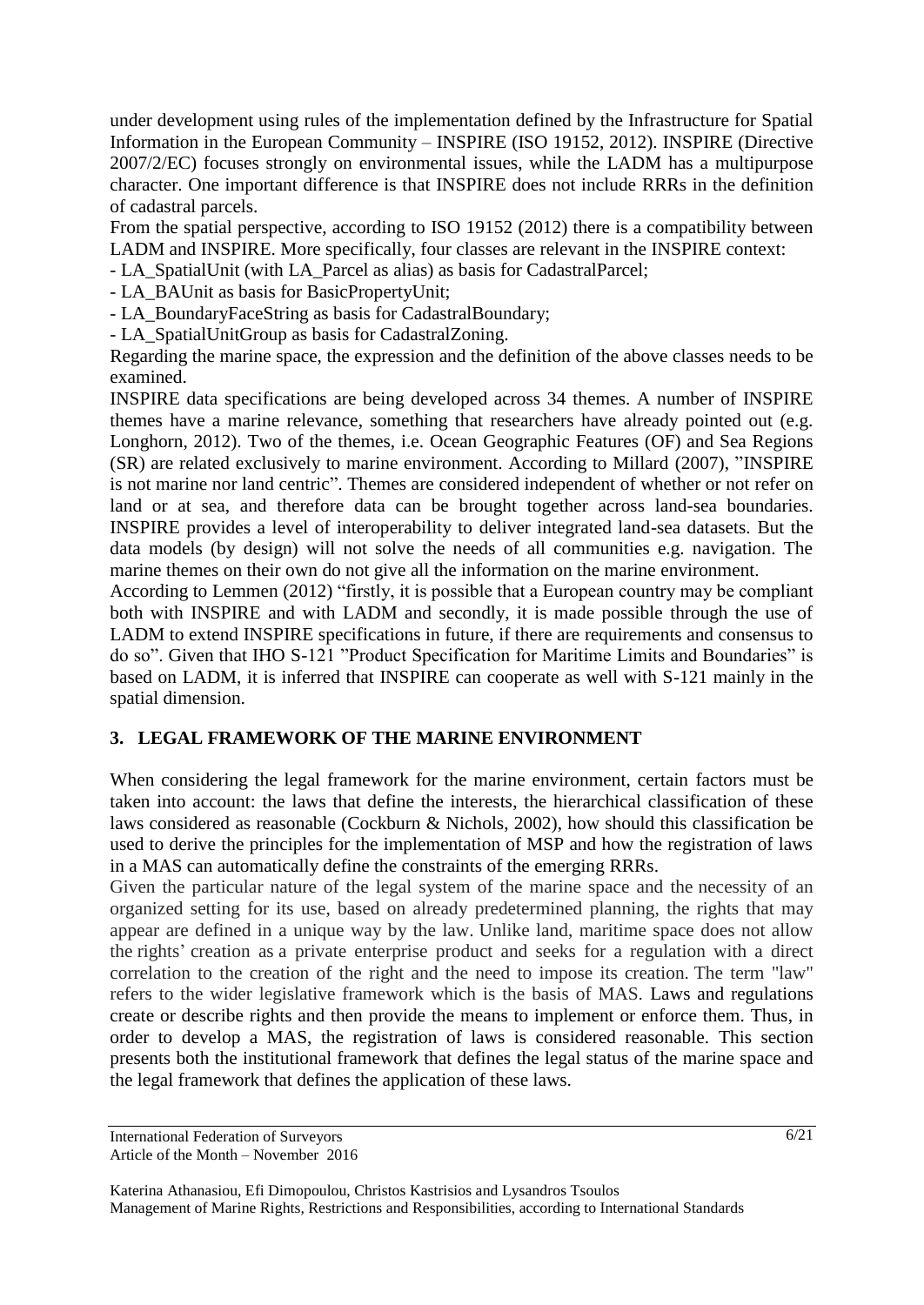The international law defines the kinds of RRRs that may exist within the marine space, which falls under the sovereignty of a state. A considerable part of international law is consent-based governance. This means that, with the exception of those parts that constitute customary law, a state is not obliged to abide by this type of international law, unless it has expressly consented to a particular course of conduct. This is an issue of state sovereignty. Treaties may require national law to conform to respective parts and they are commonly transposed into national legislation by typical law.

The European Union Law (mainly the EU Directives) aims to establish a common framework and a common approach for the development of an Integrated Maritime Policy. Memberstates should implement the EU Directives transposing them into national law. The choice of appropriate form and method to implement relies at their discretion (Article 288, Treaty of Functioning of the European Union). For example in Greece, an EU Directive is commonly incorporated into the national legislation by a typical law.

### **3.1 International Level**

Although domestic law is playing an important role in regulating the management of the sovereign areas of a State, in the marine environment international law has been the primary basis for the implementation of maritime policies and boundaries.

Historically, the world's oceans operate under the principle of freedom of the seas. The multitude of claims, counterclaims, sovereignty disputes between the States with coastlines, the rapid improvement in technology and the increasing interest in exploring the marine environment has caused the need for an effective international regime governing the world's oceans. The most intensive efforts have taken place at the  $20<sup>th</sup>$  century. In 1982 the UN concluded to the UNCLOS, which forms the cornerstone of the legal mechanism and describes the rights, obligations and types of interests of states.

One of the ways established has been through the division of marine space into different zones where the coastal states enjoy sovereignty or sovereign rights and thus the jurisdiction to establish their laws and policies, in compliance with UNCLOS guidelines. The exercise of these rights is subject to a registration system of Management of the marine area. According to Cockburn et al. (2003), UNCLOS influences a ratified nation's MAS in several ways, like breadth, depth, what rights can be included in the ocean areas and hence what spatial information is contained therein and has an effect on the evidence that can be used for boundary delimitation. UNCLOS has created a complex three-dimensional mosaic of private and public rights (Ng'ang'a et al., 2004), which the party members have to incorporate into their national legislation, with the enactment of new and/or modernization of national laws and regulations.

The Convention is the background of exercising any marine activity and therefore the reason to create a MAS, since it creates a sovereignty status on the marine space.

## **3.2 European Level**

The main EU legal instruments that refer to the integrated management of the Mediterranean marine space, which e.g. Greece has been called/is called to follow, without having incorporated all of them into its national law, are the following:

The integrated marine management term dates back to 2006, in Green Paper Need for a link among diverse EU policies affecting the marine environment. Since then (De Latte, 2016):

- COM (2007)575 - Communication of 10 October 2007 - Integrated Maritime Policy for the European Union (Blue Book)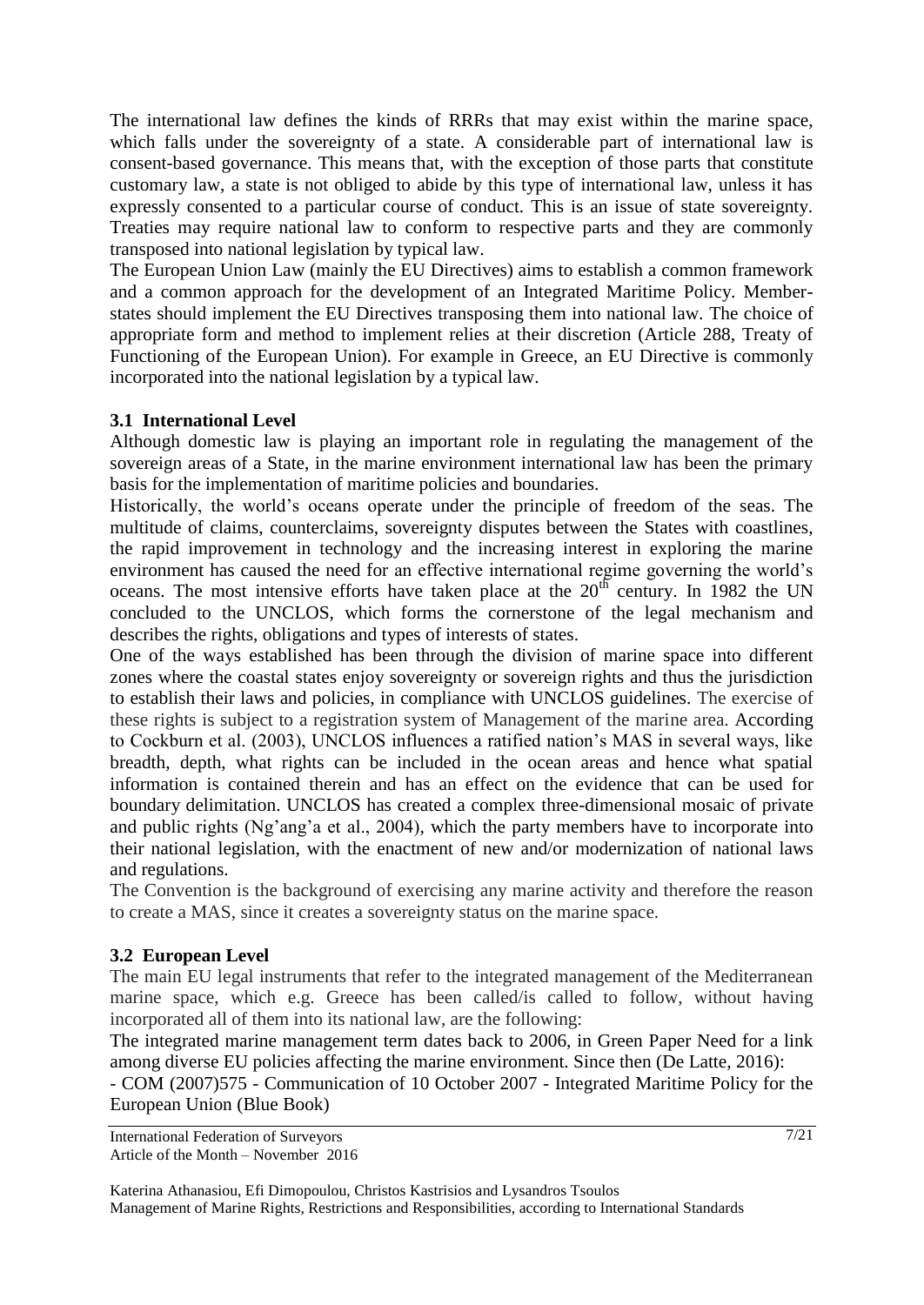- Directive 2008/56/EC of 17 June 2008 establishing a framework for community action in the field of marine environmental policy – Marine Strategy Framework Directive (MSFD)

- MARINE KNOWLEDGE 2020:

- BLUE GROWTH / BLUE ECONOMY:

- accompanying Communication COM(2014)254 of 8 May 2014 – Innovation in the Blue Economy

- Directive 2014/89/EU of 23 July 2014 establishing a framework for maritime spatial planning (EU Official Journal of 28 August 2014)

- Directive 2007/2/EC of 14 March 2007 establishing an infrastructure for spatial information in the European Community – INSPIRE directive. After that the INSPIRE Marine Pilot Project has been launched to help stakeholders of the Marine Strategy Framework Directive 2008/56/EC to understand how the obligations of the INSPIRE Directive 2007/2/EC relate to the data and information management aspects of the MSFD.

The European Maritime Policy is still under development. The most recent activity on the MC in European Union is the agreement on the need for a common study on the importance of MC to the European economy.

Further developments will depend mainly on the international situation, the will of the Member States and the influence of economic interest groups, the contribution of the scientific community, of non-governmental organizations and clusters of local authorities.

#### **3.3 National Level**

As a result of the structure of international law it is estimated that around 50% of the world's oceans fall within the national jurisdiction of coastal states, whereas the remaining 50% represent part of the Area (Prescott & Schofield, 2005). Greece is a state virtually surrounded by sea located in the central part of the Mediterranean sea. In the western part of Greece lies the Ionian sea. The maritime front of this part of the mainland and of the nearby islands generate rights of continental shelf and EEZ (not yet declared) for Greece which overlap in with the corresponding rights of Italy, Albania and Libya. In the East, Greece shares maritime borders with Turkey and Cyprus. In the south of Crete lies the Libyan /South Kritiko sea, which covers the area bordering with the Cretan, the Libyan and the Egyptian coasts. Therefore the maritime neighbors of Greece are Albania, Italy, Libya, Egypt, Turkey and Cyprus.

Concerning the international law, Greece ratified the 1982 Convention on 21 July 1995 (Law 2321/1995). Thereafter the maritime borders are defined as follows:

- The breadth of Greece's territorial sea was set at 6 nautical miles (NM) from the natural coastline in 1936 in the Mediterranean Sea basin (Law 230/1936 as amended by Presidential Decree 187/1973, which constitutes the Greek Code of Public Maritime Law). It has been declared that Greece reserves its right under international law to establish a 12 NC territorial sea at a time deemed appropriate. However, the limit of 10 NC in the national airspace was maintained explicitly based on previous legislation (Decree of 6 September 1931 in conjunction with Law 5017/1931).

- Regarding the Continental Shelf the distance between the Greek coasts and the coasts of her neighboring states are less than 400NM, and therefore Greece needs to agree its limits with the above states. So far, Greece has concluded agreements with Italy (1977) and Albania (2009) based on the median line principle. It is noted that Greece has not declared an EEZ.

With respect to the legal framework for the management of the marine environment, national legislation and regulation inevitably reflect the specific interests, concerns and structures of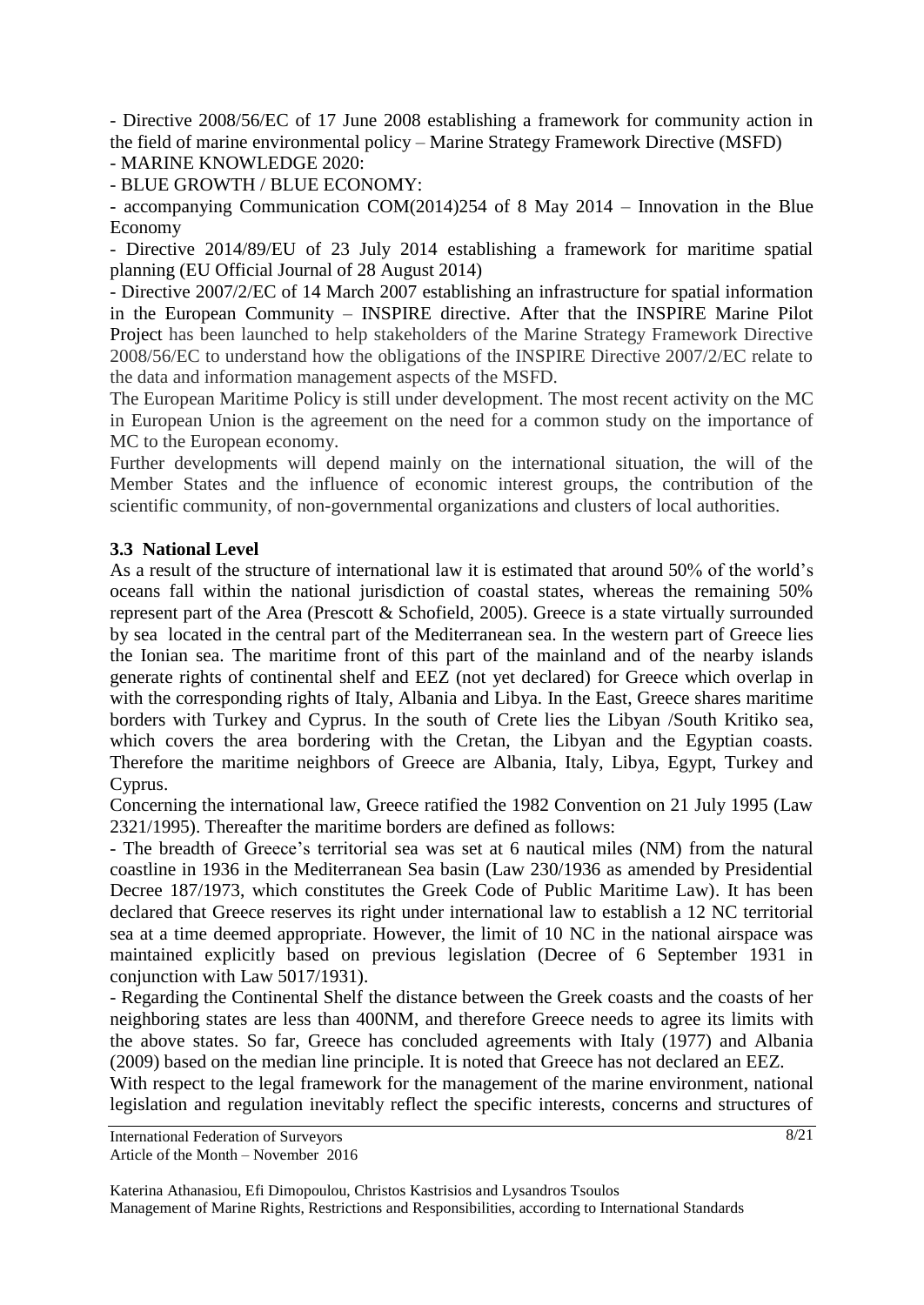the State. The manner in which international Treaty law becomes part of national domestic law (or is transformed into domestic law) is different for each State. Greece has ratified UNCLOS and has enacted a number of laws for the areas she exercises sovereign rights.

What characterizes the Greek coastal and marine area is the non-unified national strategy and the attempt to resolve the issues presented by creating piecemeal provisions. There is no comprehensive strategy to deal with the fractured and incomplete sets of data that are the legacy of the complex administrative and legal structures. The introduction of the General Framework for Spatial Planning and Sustainable Development and the Special Framework for the coastal area and the islands are a great advantage for these problems to be solved. The creation of specific legislation on the shore and the foreshore is an important part of spatial, urban and environmental planning for the coastal area.

## **4. MARITIME ZONES AND LIMITS**

## **4.1 Legal Regime**

UNCLOS codifies different maritime zones a coastal state may claim. The maritime zones are measured from the baselines which normally coincide with the low-water line (normal baseline) as marked on large-scale charts officially recognized by the coastal State but can be any combination of normal, straight, archipelagic and bay-closing lines. Each zone grants certain rights to the coastal State and carries certain obligations to the foreign States and vessels. The general principle is that the closer to the coast the greater the degree of rights for the coastal State, which consequently curtails some or all of the freedoms for the foreign States and vessels. In detail:

- *Internal Waters* (IW), which cover all water on the landward side of the baselines. The internal waters are considered part of the State's territory and the coastal State exercises full sovereignty over them (UNCLOS, Article 8), similar to that on the land Sovereignty is applied over the air space, water column, seabed and subsoil, and postulates that foreign vessels and states are deprived of all of the high seas freedoms, with the exception of Article 8(2).

*- Territorial Sea* (TS), measured from the baseline seaward, the breadth of which may not exceed 12ΝM. The coastal State's sovereignty is extended beyond its land territory and internal waters in the territorial sea (Article 2), also extending in the air space over the territorial sea as well as to its bed and subsoil. Sovereignty postulates that foreign vessels and states are deprived of all of the high seas freedoms, but within this zone foreign vessels enjoy the right of innocent passage (Article 19).

- *Contiguous Zone* (CZ), a zone adjacent to the territorial sea which may not extend beyond 24 ΝM from the baselines. In the contiguous zone the coastal State has the jurisdiction to regulate and put laws into in order to prevent and punish infringements of its customs, fiscal, immigration or sanitary laws committed within its land territory or territorial sea (Article 33). Moreover, in order to control traffic of archaeological and historical nature found at sea, the coastal State may, in applying the above relating to the contiguous zone, presume that their removal from the seabed in the zone referred to in that article without its approval would result in an infringement within its territory or territorial sea of the abovementioned laws and regulations. Within contiguous zone the coastal state has no further rights-and the high seas freedoms remain unaffected for the other states.

- *Exclusive Economic Zone* (EEZ), which is adjacent to the territorial sea and may not extend beyond 200 ΝM from the baseline. In the Exclusive Economic Zone the coastal state has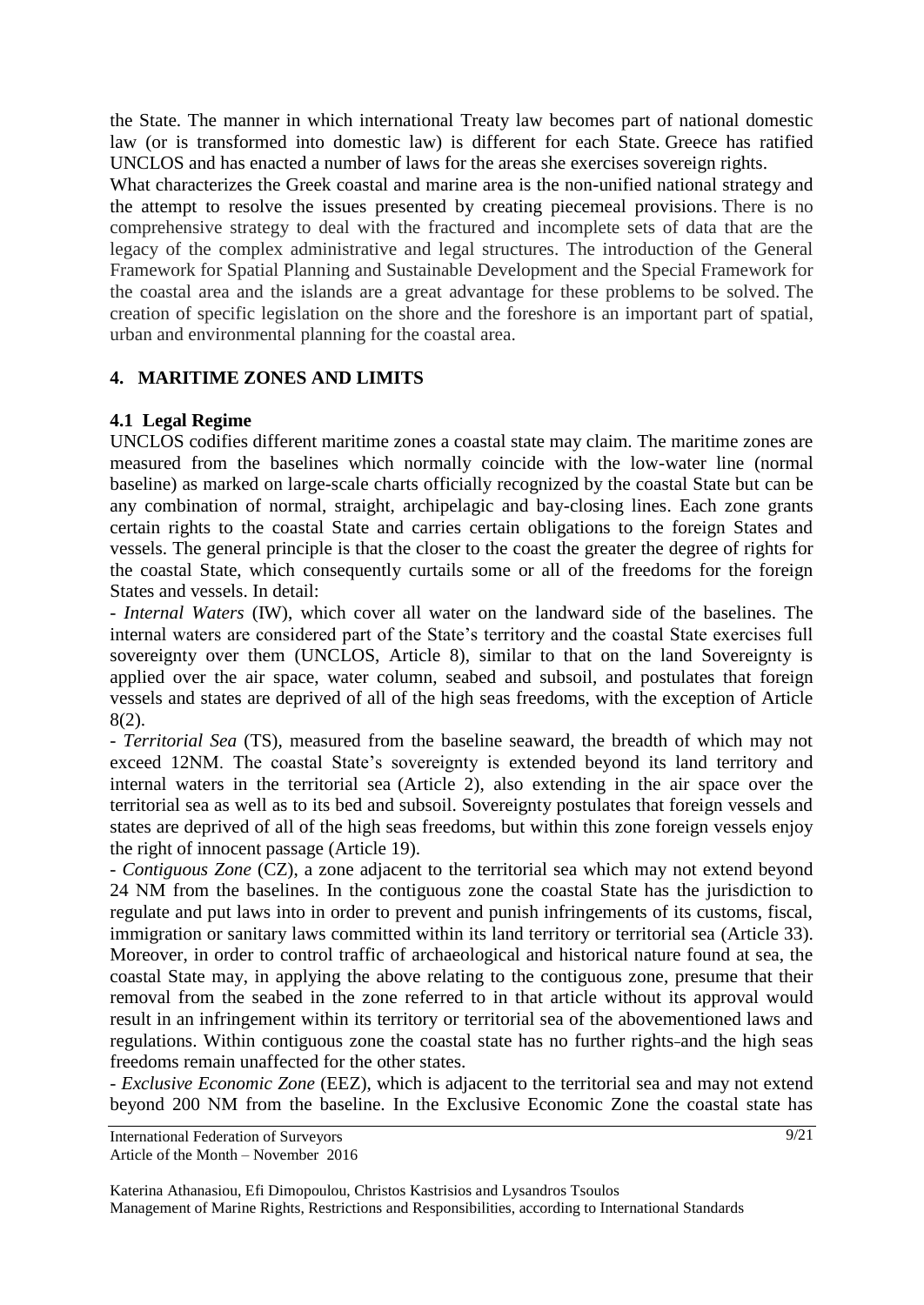exclusive sovereign rights for the purpose of exploring and exploiting, conserving and managing the natural resources, both living or non-living and the jurisdiction to establish artificial islands or installations and to conduct scientific research. Coastal state is responsible for the protection of marine environment. Foreign vessels enjoy three of the six high seas freedoms, namely the freedoms of navigation, the freedom of overflight and that of laying submarine cables and pipelines (Article 87).

- *Continental Shelf* (CS) which is again adjacent to the TS and extends to the outer limit of the continental margin, which is and is formed through the combination of the geological parameters stipulated in article 76 of the Convention UNCLOS. More specifically, the continental shelf is delineated by combining the following three lines:

- The distance-constrained line which cannot exceed the 350NM from the baseline
- The depth-constrained line which may not extend beyond 100NM from the 2,500 meter isobath and
- The formula line extending 60NM from the foot of the continental slope.

However, the said geological parameters apply to the delimitation of the area beyond the 200NM, known as the Extended Continental Shelf, as up to the 200NM limit the continental shelf is another distant constraint maritime zone. The rights over the continental shelf are exclusive and pertain to the exploration and exploitation of natural resources of seabed and subsoil. Unlike EEZ, which has to be proclaimed by the coastal State, the sovereign rights of the coastal State over the continental shelf exist *ipso facto* and *ab initio*. In other words coastal State's rights over CS "*do not depend on occupation, effective or notional, or on any express proclamation and, therefore, can be exercised at any time*" (Article 77).

- *High Seas* are all parts of the sea that are not included in any of the above maritime zones. Over High Seas, all freedoms are retained for every state. Mention should be made of "*The Area*" which comprises the sea-bed, ocean floor and subsoil below the high seas with the exception of that which is part of the state's continental shelf (including the continental shelf which lies beyond 200NM from the baselines). The Area with its resources is common heritage of mankind and must be used for the benefit of all states. It is pointed out that some states, instead of taking full advantage of the rights (and the consequent responsibilities) of the contiguous zone, have chosen to declare "Archeological Zone" for the control of traffic of objects of an archaeological and historical nature found at sea. The removal of such objects from the seabed in that zone without approval result in an infringement within its territory or territorial sea of the laws and regulations referred to in article 33. Likewise, instead of declaring EEZ, states have chosen to declare "Fisheries Zone" for the regulation of fishing based on their exclusive sovereign right foreseen by UNCLOS for exploring and exploiting, conserving and managing the living resources up to the limit of 200NM from the baselines. It is noted that the above two zones are not described as separate maritime zones in UNCLOS.

#### **4.2 Methods of Delimitation**

Coastal states may delimit their maritime zones unilaterally at the maximum allowable breadth, or, when one state's zones overlap with the respective zones of a neighboring state, up to the median/equidistant line between the coastlines of the coastal states. The dominant method for the unilateral delineation of maritime zones to their maximum allowable breadth has been that of the conventional line constructed as the combination of the 'envelope of arcs' for the natural coastline and the 'replica line' (or tracé parallèle) for straight baselines. To implement the envelope of arcs from a point on the normal baseline, an arc is drawn at a distance equal to the breadth of the maritime zone (Boggs, 1930) and the, so called, envelope

International Federation of Surveyors Article of the Month – November 2016 10/21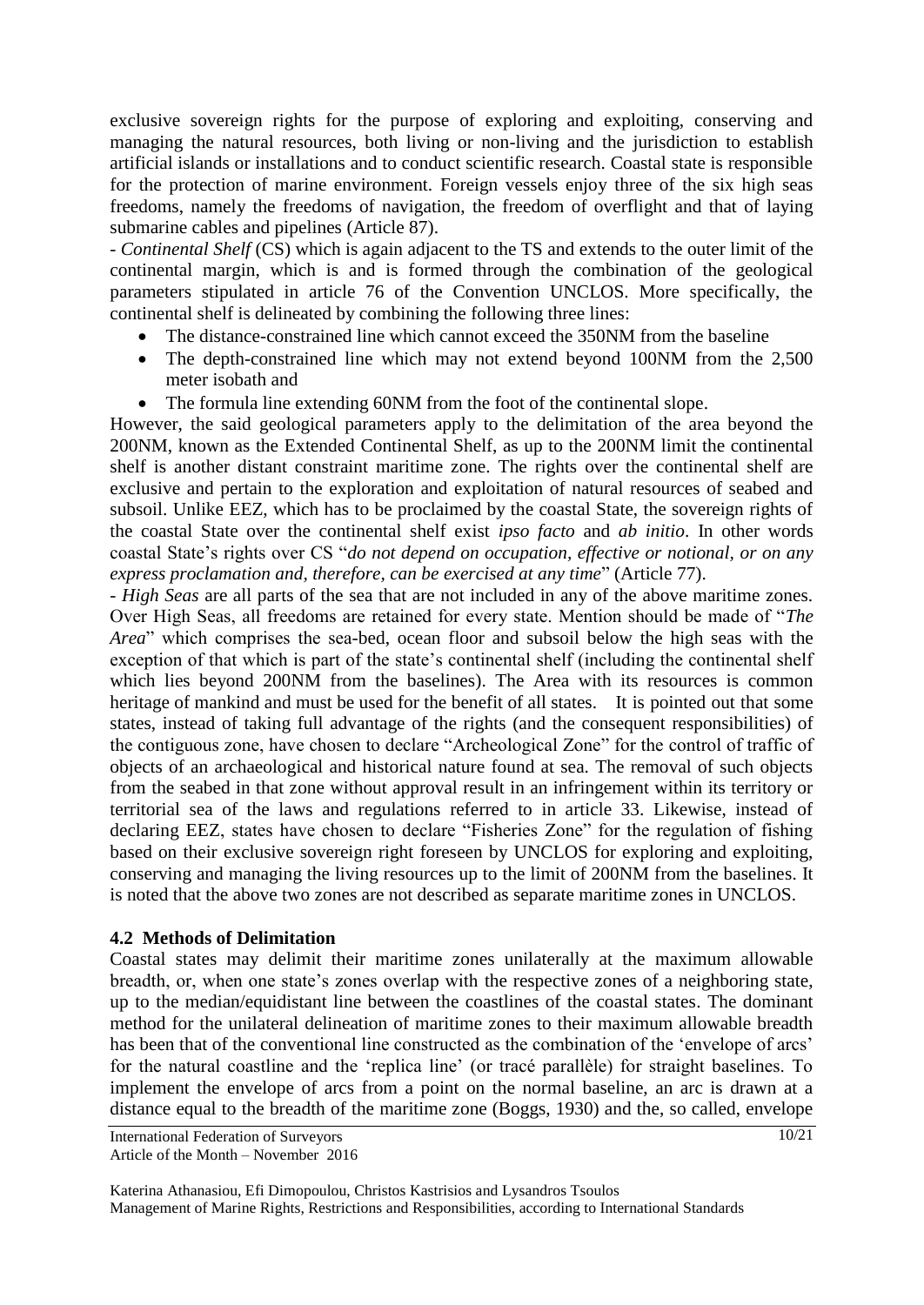line is the locus of the intersections of the farthest arcs. On the other hand, the replica line is created with the transfer of the straight line segments seawards at a distance equal to the zone's breadth. The outer limit of the maritime zone is formed by the combination of the two lines (Kastrisios, 2014).

With respect to the bilateral delineation of maritime limits, the geographer must define the median line 'every point of which is equidistant from the nearest points on the two baselines' (UNCLOS, Article 15). More precisely, "median/ equidistant line is the method to be followed when the territorial seas of two coastal states overlap (UNCLOS, Article 12). The same principle was present in the 1958 Convention on the Territorial Sea and the Contiguous Zone with respect to the contiguous zone (TSC, 1958, Article 24) and in the 1958 Convention on the Continental Shelf with respect to the continental shelf (CSC, 1958, Article 12). However, the 1982 Convention remained silent with regards the CZ, whereas for the continental shelf and the exclusive economic zone (the latter was introduced into international law with the 1982 Convention) the principle of equity was adopted (UNCLOS, Article 74)" (Kastrisios & Tsoulos, 2016b). Towards achieving an equitable solution the median line serves as the reference for the final delimitation. In detail, "for the delimitation of maritime zones beyond the 12 mile zone, the states would first provisionally draw an equidistant/median line and then consider whether there are circumstances which must lead to an adjustment of that line' (ICJ (Qatar v. Bahrain), 2001.

Either unilaterally or bilaterally, outer limits may be constructed graphically on paper charts, semi-automatically with one of the existing GIS software (e.g. CARIS LOTS) or fully automatically with the most recent developments in the field (Kastrisios & Tsoulos, 2016a; Kastrisios & Tsoulos, 2016b).

# **5. MARINE LEGAL OBJECT**

For the development of a MAS the association of legal attributes with maritime limits and boundaries' information or marine parcels is necessary, in order to determine under whose authority or international treaty a particular limit or boundary is defined, and the restrictions around this specific marine parcel according to the legislation.

From an administrative modeling viewpoint where the focus is on abstracting the real world as a principle, sea is not a legal entity until an interest is attached to it. Therefore, the very close relationship between each interest and its spatial dimension in the real world should be identified and registered in information systems. These elements form a unique entity, the marine legal object.

Cadastres deal with entities consisting of interests in land that have three main components: spatial (spatial units), legal documents, and parties (Aien et al., 2013). The same applies in the marine environment.

# **5.1 Types of RRRs**

The operation of a LAS is based on the relationships between parties (stakeholders) and property units. Property is conceptualized as consisting of the rights, objects, and subjects. Nichols (1992) suggested that property with its emphasis on 'rights' is a subset of land tenure, which is a much broader term with emphasis on RRRs. In the marine environment, property describes the resource, individual/s with an enforceable claim, and type of resource use claims (Ng'Ang'A, 2006). Moreover, other than the State owned parcels in the territorial sea, parcel boundaries are determined according to usage only (e.g. minerals, aquaculture) and not as a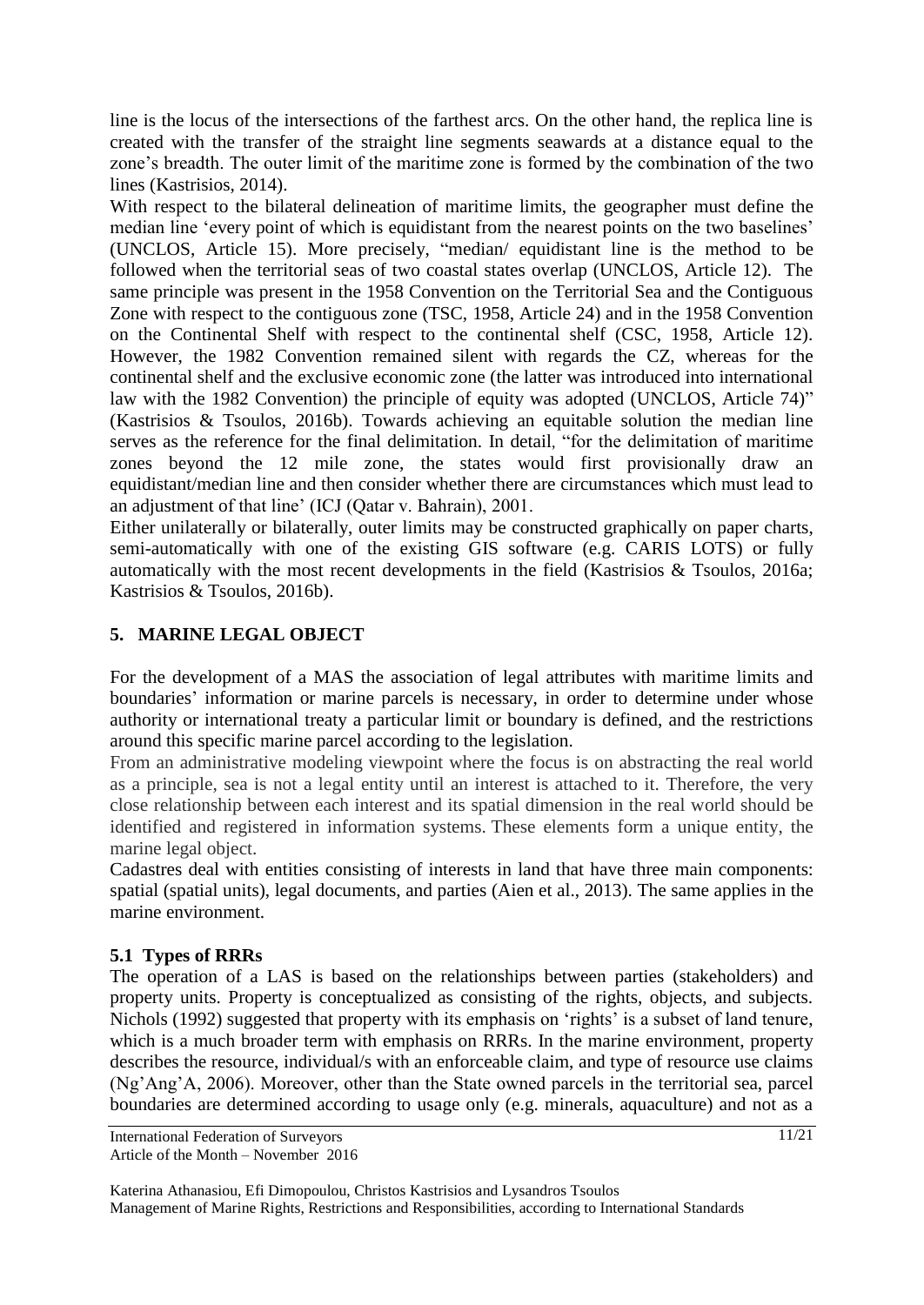property. There is not a market in ocean parcels where parcels are subdivided and consolidated and sold off, nor is the system designed to support this (Barry et al., 2003). Therefore in oceans a different legal regime is shaped. The following types of RRRs can be found:

#### *- State Interests*

The state RRRs are defined through the international Treaties (and bilateral agreements for states with maritime neighbors) and transposed into national legislation with laws.

When referring to sovereign rights, we mean the power of the state and/or the sovereign entity (as regards the marine space, the sovereign entity is always the coastal state) to act as they deem appropriate for the benefit of their citizens. The legal term of the aforementioned power is "exclusivity of jurisdiction" that is according to the international law the state has complete control of its affairs within its territory, without being accountable for the means of exercising this control. The extent or the kind of the sovereign rights differentiate according to the specific zone of the marine space we are referring to. The full sovereignty or the sovereign rights of the coastal state means that, apart from the coastal state, private entities (natural or legal persons) can exercise an activity or use part of the marine space only by means of transferring of a right from the State for a specific activity under contract or licensing. This kind of rights are recorded by a MAS.

### *- Public Rights*

Public rights refer mainly to the constitutional right of every citizen of the state having an unlimited/ without obstacles access statewide (terrestrial and marine space). These rights are not secured for an individual interest but for a public interest. They may be described as protecting the public interest in the use and conservation of social resources.

#### *- Environmental RRRs*

We refer to provisions that relate to the protection and conservation of water resources, places of preserved areas and cultural heritage. These places are pre-determined by law and the rights involved are of supreme importance and mandatory, in comparison to the following functional interests (Athanasiou et al., 2015). These RRRs include among others the protection of archaeological and historical objects found at sea, the protection of Marine Protected Areas and the general MSP restrictions.

## *- Usage and Exploitation Rights*

Progressively functional rights tend to acquire a private nature, associated with individual stakeholders that coexist with the state rights. In a wide sense, this term sets the limits of rights, which involve mainly the different ways of use, management and appropriation. In other words, in the marine environment the rights are limited in terms of space, duration and most importantly the extent, the content that refers only to the different kind of uses and management. The stakeholders are not owners but only beneficial "users". (Athanasiou et al, 2015). When private property rights are used as a basis of interpretation, these rights do not represent full ownership let alone absolute property rights; they can be classified into usage and exploitation rights. Usage rights are associated only with space, and exploitation rights are associated with the resources as well. Usage rights may be granted by a legal person that has been delegated the authority to provide usage rights. Rights granted in this manner are subject to restrictions in terms of the nature of the usage rights (e.g. type and temporal aspects of use) and the spatial extent linked to the usage rights (sometimes defined by boundaries). Functional rights are granted either by leasing contracts or through licensing. It has to be noted that the authority of granting remains national and no freehold ownership is involved. These rights are associated with specific stakeholders.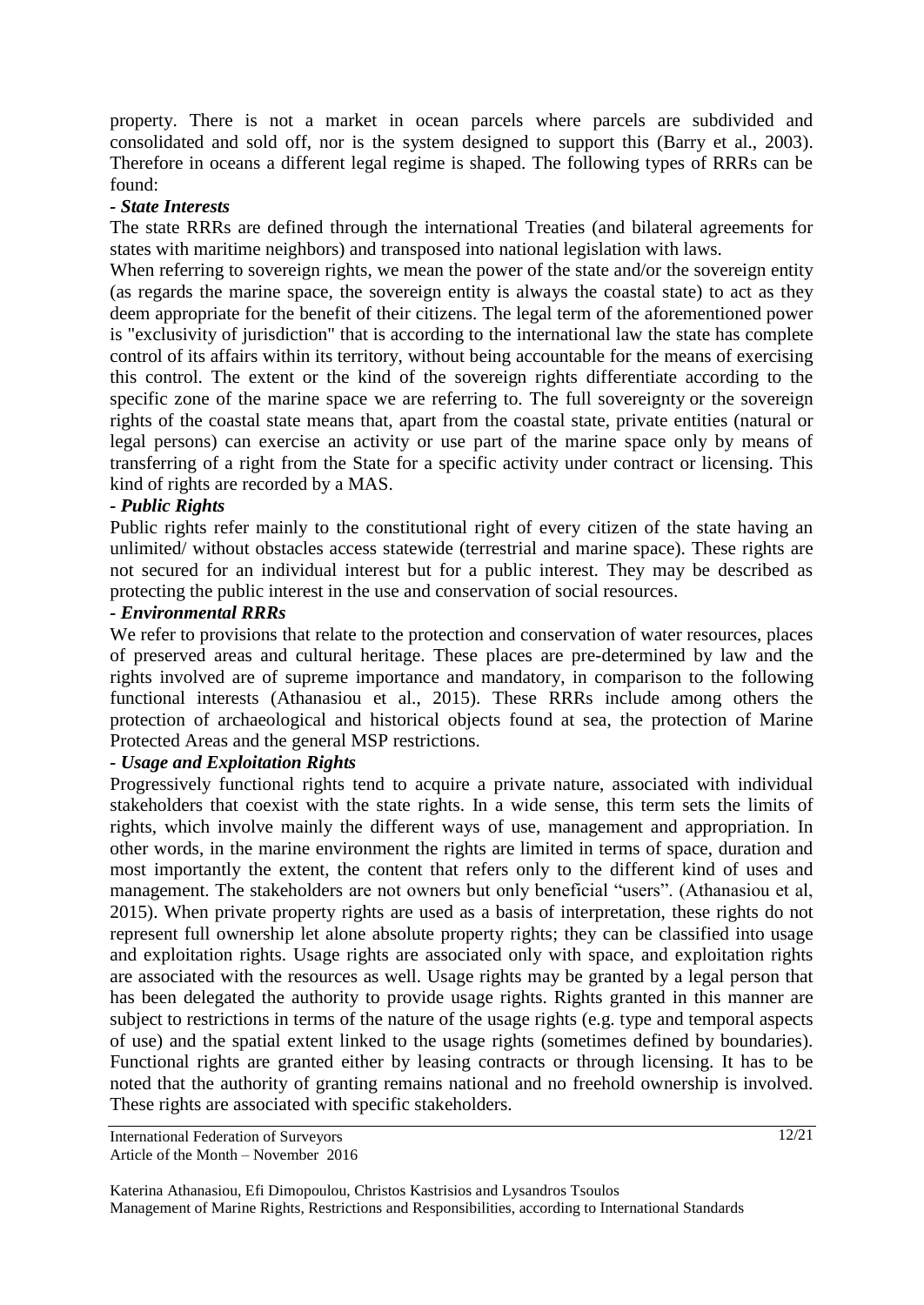S-121 model maintains the class LA\_RRR from LADM and the specializations of LA\_Right, LA Restriction, LA Responsibility, through realization relationships. The class LA Mortgage is not expressed in the model, since there is not applicable in the marine environment.

## **5.2 Types of legal documents defining marine legal object**

### *- Laws*

The legislation which defines all RRRs of the marine space and is the basis upon which the content of the administrative resources is developed. The term "law" leads to the main division between substantial and typical law (i.e. the legislation produced by the legislative power of the House of Representatives). Thus, the substantial law includes the principles of Common Law and equity, the administrative acts of the Administrative Authorities (Ministerial and Presidential Acts) as well as acts of legislative content. Needless to say, the European Law (Treaties, Regulations, Directives, Decisions) and the International law are main legal binding sources.

### *- Administrative Sources*

The legal sources which include the administrative regime of the RRRs are defined. The administrative sources are: the legal contracts that relate to the disposal of the functional rights of the State to private entities (as defined by the legal framework). The functional rights of the State granted are either by means of an administrative contract (administrative long leases or public works contracts) or the right is conferred by an administrative act, most usually by a license agreement.

The administrative sources that need to be recorded in a MAS are different depending on each activity. For several resources the processes relating to registration of issue are standard. For example in Greece the registration associated with exploration for and extraction of gas and petroleum is highly refined. It is of high importance that all the activities that take place in the marine space need to be recorded accurately. This systematic recording could help to identify: the multiple licenses required for specific activities, regulated access rights, existing legal gaps.

S-121 model keeps the class LA\_AdministrativeSource in its structure. It is proposed the registration of administration sources and laws in different classes. The fact that all different rights find their base in some kind of transacting document is represented by the association between S121\_RRR and S121\_AdministrativeSource and this transacting document is recorded in the latter class. However in marine environment the existence of rights may be not emerged through the transaction, but from the law implementation.

## **5.3 Defining Marine Cadastral Unit**

A plethora of research works and papers in literature deal with the definition of the marine parcel. Ng'ang'a et al. (2004) make two alternative hypotheses about the marine parcel: "(1) that there either exists a multidimensional marine parcel that can be used as the basic reference unit in a MC, or (2) that there exists a series of (special purpose) marine parcels that can be used as basic reference units for gathering, storing and disseminating information. In either case then, whereas the definition and spatial extent of a parcel is still not clarified, there still exists a parcel."

Another definition of marine parcel refers to: "A confined space having common specifications for its internal, mainly used as reference to locate a phenomenon. A marine parcel facilitates the distinction between contiguous territories and provides information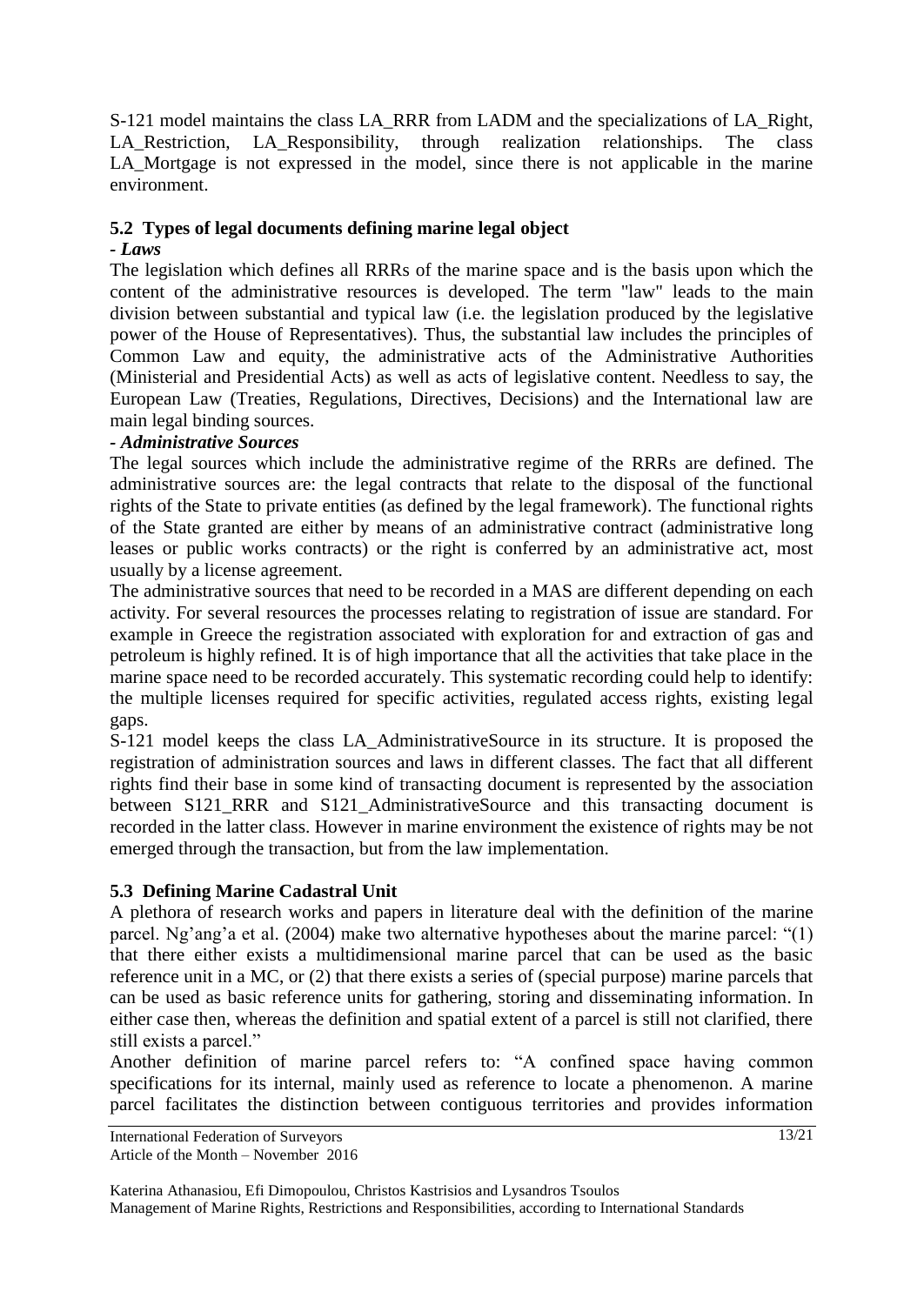concerning this phenomenon through appropriate codification" (Arvanitis, 2013).

For the definition of the marine parcel certain issues must be taken into account:

*- The third dimension:* The inherent volumetric 3D nature of marine space is apparent. Marine RRRs, such as aquaculture, mining, fishing, and mooring and even navigation, can coexist in the same latitude and longitude but in different depths. The question is if the 3D representation is necessary for a MAS. So far, the geomatics' community supports the idea of the 3D registration and visualization of marine interests. According to Ng'ang'a et al., 2004 "…Clearly, the right to explore for minerals may have an impact on the surface of the land, but it will also affect a 3D cross-section of the parcel below the land's surface. Policy-makers would no doubt benefit from an understanding of the upper and lower bounds of the exploration rights, and how these may affect the environment or other property entitlements within the same parcel." Additionally, the registration of the restrictions that are defined by the laws and structure the marine legal object are related with the third dimension for most activities. They define in which vertical or horizontal distance is allowed to exercise other marine interests. Furthermore the multipurpose nature of the MAS demands access to additional types of information (geology, hydrology etc.), except of the RRRs, in relation to marine spatial extents. The use of the third dimension is considered important. However the existing MAS have only used the third dimension for the representation of the seafloor.

*- The fourth dimension:* It is clear that time has always played an important role as the fourth dimension in cadastral systems. In marine environment most activities can co-exist in time and space and can move over time and space. Therefore the registration of the fourth dimension will capture the temporary nature of many particular rights.

*- Spatial Identifiers:* Every land parcel or property recorded in a land registry or a cadastral information system must have an identifier. In fact identifiers are the most important linking data elements in land administration databases. There are various ways for referencing land parcels and property. (Kalantari et al., 2008). In the Hellenic (Land) Cadastre for each individual property a 12-digit code number is assigned, the *"KAEK"* , which is unique nationwide. Arvanitis (2016) proposes the use of a unique code to the marine parcels. "The 12-unit code will be based on the legislated zone, the Sea, the Greek Prefecture, the Head Office of the Port Authority Jurisdiction / Municipality, the use and number of the marine parcel". The code will be unique and will record the existence of multiple uses in the third dimension.

Athanasiou (2014) incorporates the elements of the unique code to the spatial unit class in order to spatially define the MA\_MarineParcel. The attributes are: The unclosZone, with possible values - territorial sea and EEZ, the physicalLayer, the seaType (in Greece for example, the sea is divided in 8 different pelages) and the port authority – the values of these attributes are from proposed code lists. Furthermore the marineBlockCode is added, which is defined as " $N^{\circ}$ <sub>WGS84</sub>,  $E^{\circ}$ <sub>WGS84</sub>/codeOfSubdividedGrid". (Figure 2)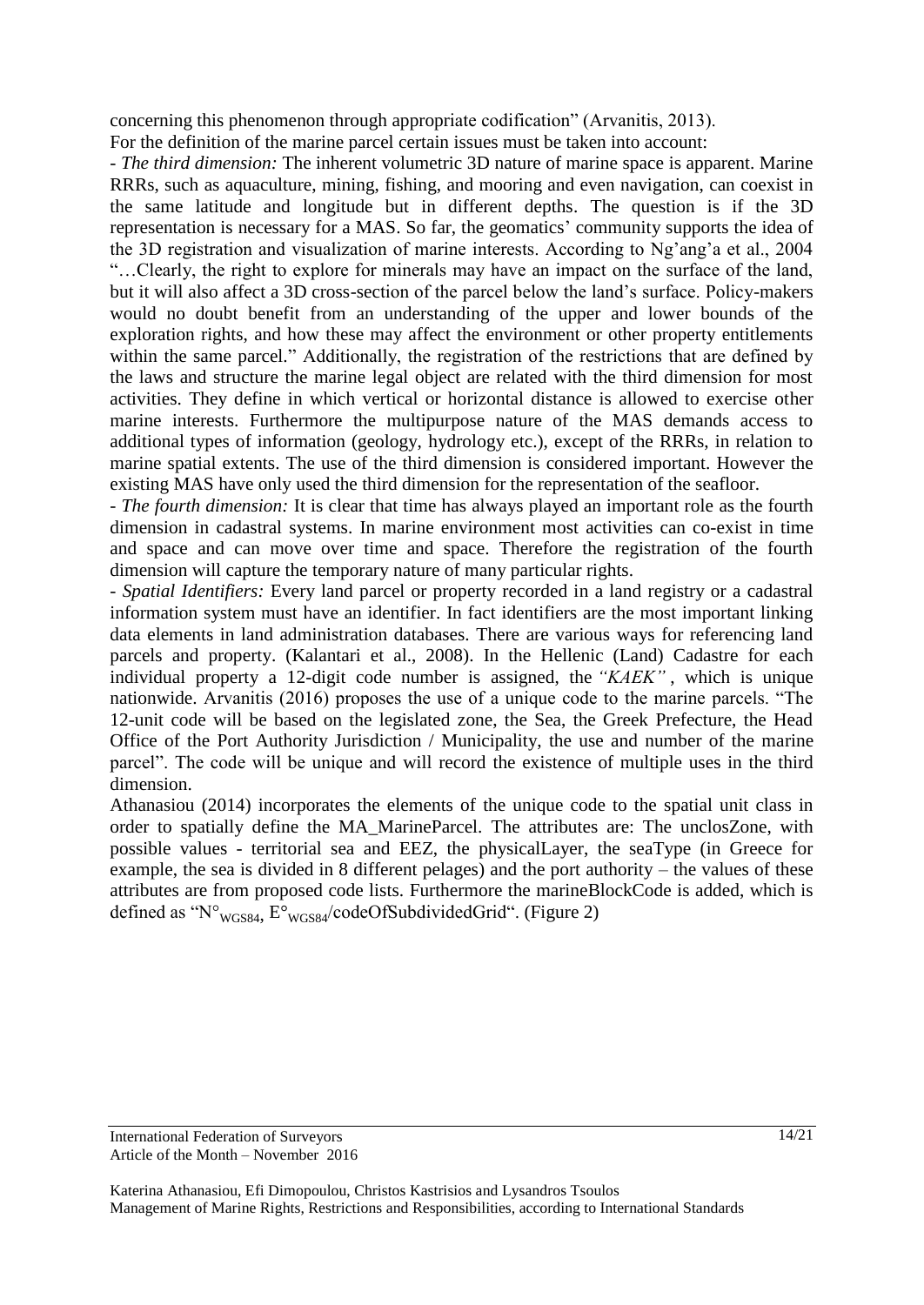

**Figure 2: Marine Parcel Package (Athanasiou, 2014)**

#### **5.4 Spatial Dimension and Associated Issues**

The basic reference unit, could be spatially defined as: a multidimensional marine parcel or a series of (special purpose) volumetric marine parcels (Ng'ang'a et al., 2004) or as sea surface objects, water volume objects, seabed objects, and sub seabed objects (Rahman et al., 2012) (Figure 3) or as a single piece of marine space deriving from the determined and standard division of the maritime surface using a grid of specific dimensions and subdivisions if needed (Figure 4). It is specified by geodetic coordinates of the surrounding boundaries. This method is already in use for defining the blocks in the domain of minerals exploitation. The combination of these methods is feasible. (Athanasiou et al., 2015)

The selection of the geodetic datum on which the coordinates will be dreferred, is one of the issues that should be taken into account in the development of a MC. A geodetic datum specifies the reference ellipsoid and the point of origin from which the coordinates are derived. Different states, even different mapping authorities of the same state, use different different geodetic datums.



**Figure 3: 3D nature of marine parcel (NOAA, 2014) Figure 4: Grid System for Oil and gas**



International Federation of Surveyors 15/21 Consequently, coordinates derived from one system do not agree with the coordinates from another datum, with their differences between adjacent states, as Beazley (1994) points out, amounting to several hundred meters. In addition to the horizontal datums, the utilization of different vertical datums has a significant impact as well. Hydrographic Services, which are assigned with the task to map the marine environment, as their priority is the safety of navigation they depict depth soundings from a mean low water level, such as the Lowest

Article of the Month – November 2016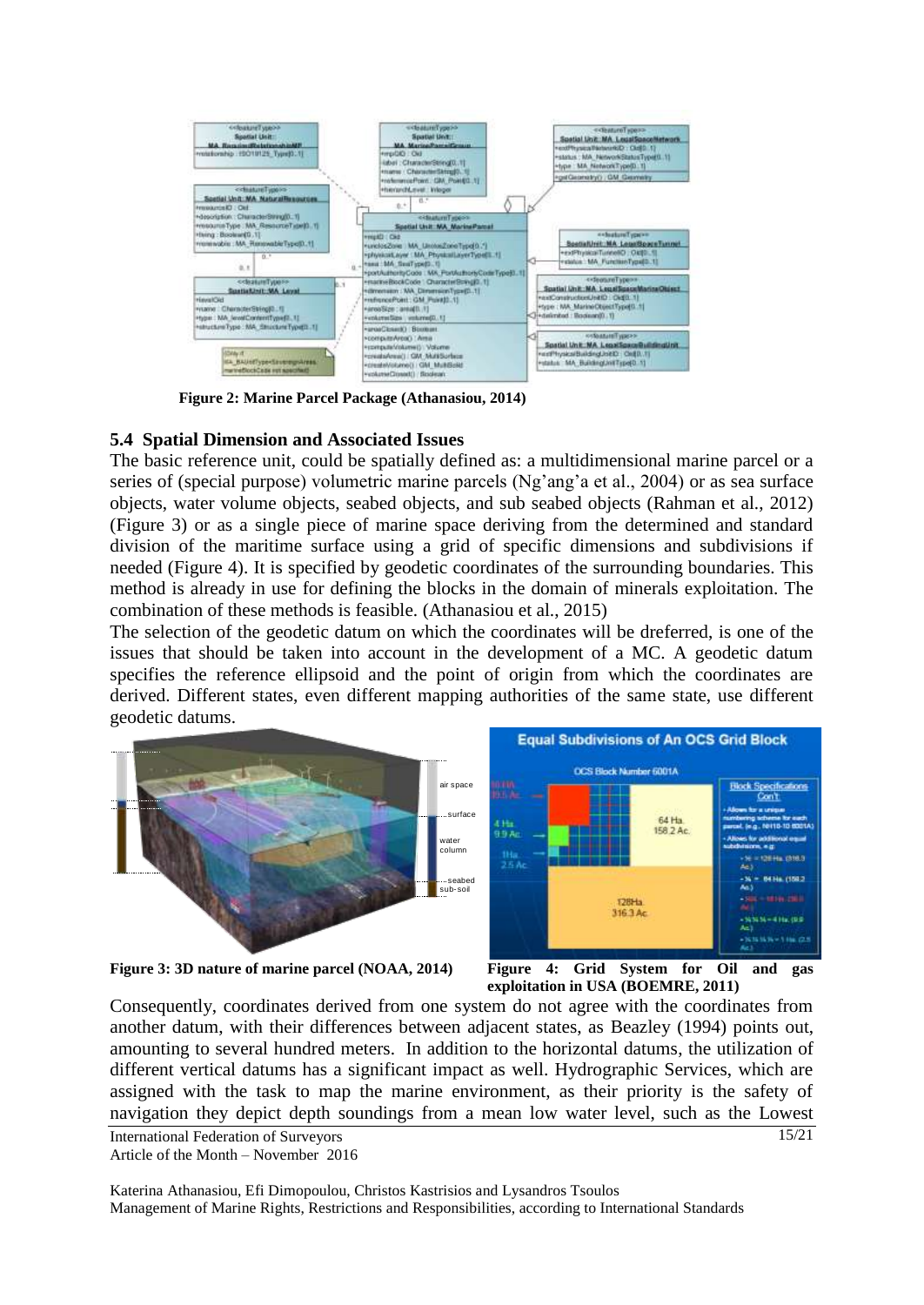Astronomical Tide (LAT), or the more conservative Lowest Low Water (LLW). On the other hand, the Land cadastral services usually use the Mean Sea Level (MSL). The difference between the two needs to be precisely calculated. One of the factors affecting the calculation is the distance of the permanent tide gauges from the location. The different sea levels and the precise calculation of the sea level have also a significant impact to the development of a MC. In detail, the delineation of the coastline may vary greatly depending on the vertical datum, which consequently has a significant impact to the outer limits of the maritime zones over which the states exercise their rights. For instance, as Leahy (2001) describes, for a foreshore of 0.5% gradient, a difference of 0.5m in sea water level results 100m error in the location of the coastline, a value that may exceed 200m in some cases. In extreme cases and depending on the techniques followed for the delineation of the coastline, Leahy calculated that the horizontal displacement of the coastline may reach 3NM when (the coastline) has been derived from topographic maps of scales 1:100.000.

And here comes another issue; where does the data come from? Is it data acquired in situ using techniques according to specifications, or data derived from paper charts/maps compiled years ago with obsolete and error prone techniques? Another issue with the different sea levels is the potential reclassification of a sub-surface feature to a low-tide elevation, which may expand the maritime zones of the coastal state [Article 13(1)].

We pointed out the importance of the precise delineation of the baselines as they are the reference where from the maritime zones are measured. However, it is not the only issue that affects the precise division of marine space. As nicely put by Carrera (1999), "marine boundaries are delimited, not demarcated, and generally there is no physical evidence, only mathematical evidence left behind", hence the reference surface used for the delimitation of the outer limits and boundaries is another source of error. While technical publications, e.g. TALOS, state their preference towards the ellipsoidal earth, something of the kind is not stated in UNCLOS. The maximum relative error with approximating the earth as a sphere is 0.5%, but if projected plane was to be used for creating buffers of the baselines (e.g. Mercator projection) the produced error would be significantly greater.

Unfortunately, UNCLOS remains silent in many of its provisions regarding the technical aspects of the delimitation, including the horizontal and vertical datums, which the states need to consider and agree with neighboring states towards an effective MC.

## **6. CONCLUSIONS**

Recent research focuses on regulating the establishment of basic principles, semantics, rules and procedures relating to the creation of a MAS. So far, standardization is a requirement to support the development of a National Land Information System. The same applies to the marine environment, since the term land encompasses the water element, as ISO 19152 states. S-100 gives the appropriate tools and framework to develop and maintain hydrography related data, products and registers. The extension of this standard to support the LADM, in order to include the registration of additional types of marine data, specified by the law is addressed through the development of S-121. S-121 may serve as the bridge between the land and marine domains while the Maritime Limits and Boundaries following the S-121 standard may be used in the marine administration domain. Part of the S-121 project development would be the specialization of the generic code lists of the various attributes to marine environment for every State. Furthermore given that IHO S-121 is based on LADM, it is inferred that INSPIRE can cooperate as well with S-121 mainly in the spatial dimension. To this purpose,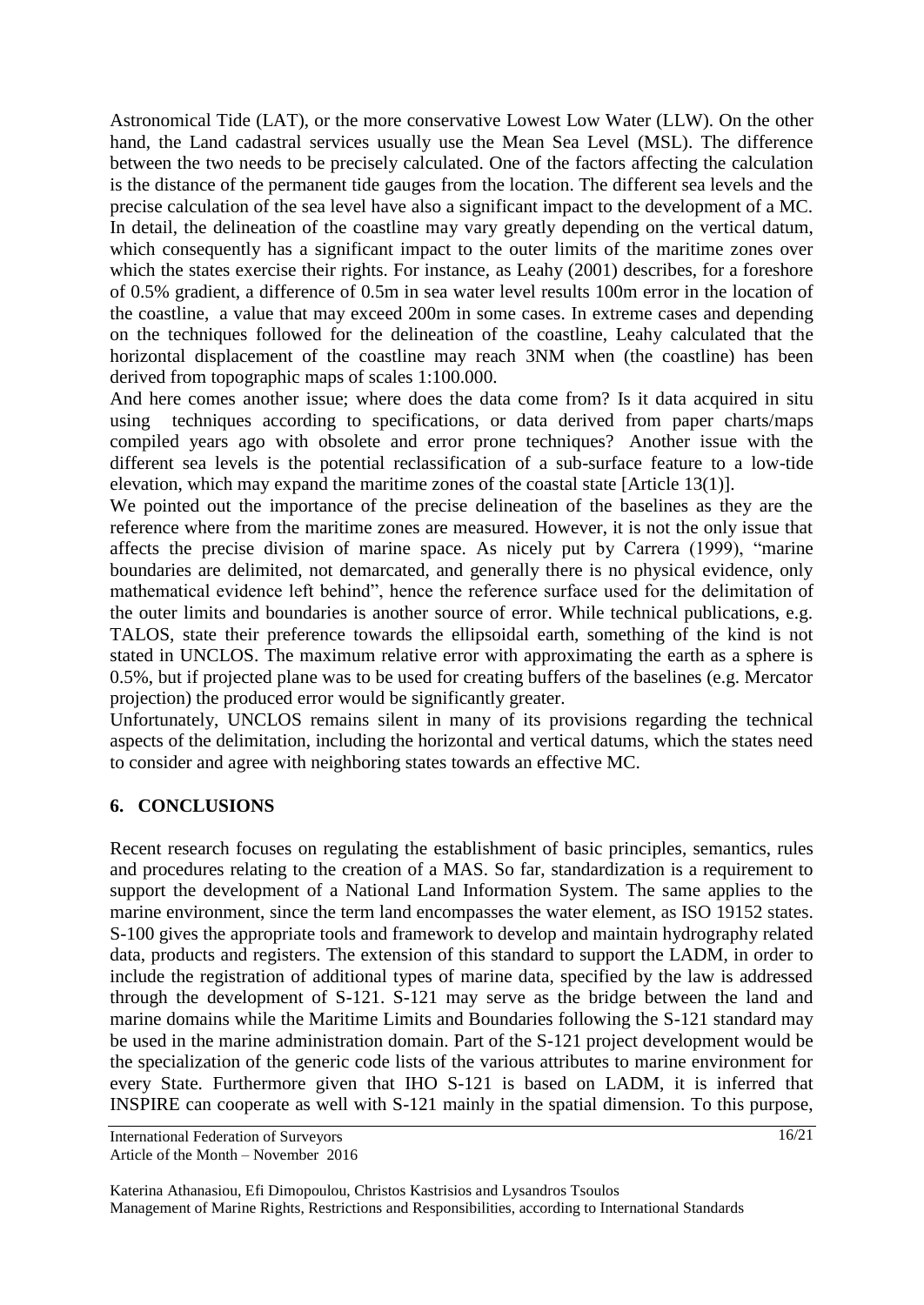the connection and the utilization of the terrestrial mapping methods and standardization techniques must be examined.

Additionally, this paper refers to several issues that are related to the definition of the marine legal object and need to be considered in the development of a MAS.

- Organize national legislation, taking into account EU orientations and directives. Government should enact appropriate legislation and maintain a database referenced to a common spatial system that is supported by appropriate standards. Furthermore, laws and regulations that promote conflict in marine space need to be identified with the resolution of spatial definitions within legislation.

- The use of a unique code of identification for each marine parcel is considered necessary for the establishment of a single management system. The selection of the geodetic datum on which the coordinates will be referred, is one of the major issues that should be taken into account in the development of a MC, as well as the level of accuracy in the delimitation of the marine legal objects.

- Regarding the Greek case, a conclusive approach becomes progressively a matter of priority, which could support the State and the European MSP initiatives. The delimitation of maritime boundaries with its neighbors needs to be agreed upon, in order to define the area where the MAS applies. In addition, the creation of a national ocean's policy would be the first step towards the development of a MAS managing the complex regime of legislation and overlapping jurisdictions.

#### **REFERENCES**

- Aien, A., Kalantari, M., Rajabifard, A., Williamson, I., & Bennett, R. (2013). Utilizing Data Modeling to Understand the Structure of 3D Cadastres. Journal of Spatial Science. Issue 58 (2): pp. 215-234.
- Arvanitis, A. (2013). Development of an Integrated Geographical Information System for the Marine Space, Hellenic Cadastre, Athens.
- Arvanitis, A., Giannakopoulou, S. & Parri, I. (2016). Marine Cadastre to Support Marine Spatial Planning. In the Common Vision Conference 2016 Migration to a Smart World, EULIS, Amsterdam, The Netherlands
- Athanasiou, A. (2014). Marine Administration Model for Greece, based on LADM. Bachelor Thesis, Department of Spatial Planning and Regional Development, School of Rural and Surveying Engineering, National and Technical University of Athens, Athens, Greece
- Athanasiou, A. Pispidikis I. & Dimopoulou, E. (2015). 3D Marine Admininstration System, Based On LADM. In 3D Geoinfo Conference, Kuala Lumpur, Malaysia.
- Barry, M., Elema, I. and van der Molen, P. (2003). "Ocean Governance in the Netherlands North Sea. New Professional Tasks", Marine Cadastres and Coastal Management, FIG Working Week 2003, Paris. France.
- Beazley, P.B., (1994). Technical Aspects of Maritime Boundary Delimitation, Volume 1 No. 2, International Research Unit, Durham University, UK
- BOEMRE (2011). "Development of Marine Boundaries and Offshore Leases", Management of Marine Resources. <http://www.mcatoolkit.org/pdf/ISLMC\_11/Marine\_Boundaries\_ Offshore\_Lease\_Areas\_Management.pdf>.
- Boggs, S.W., (1930). Delimitation of the territorial sea: the method of delimitation proposed by the delegation of the United States at the Hague Conference for the Codification of International Law. American Journal of International Law 24 (3), 541-545.

International Federation of Surveyors Article of the Month – November 2016

Katerina Athanasiou, Efi Dimopoulou, Christos Kastrisios and Lysandros Tsoulos Management of Marine Rights, Restrictions and Responsibilities, according to International Standards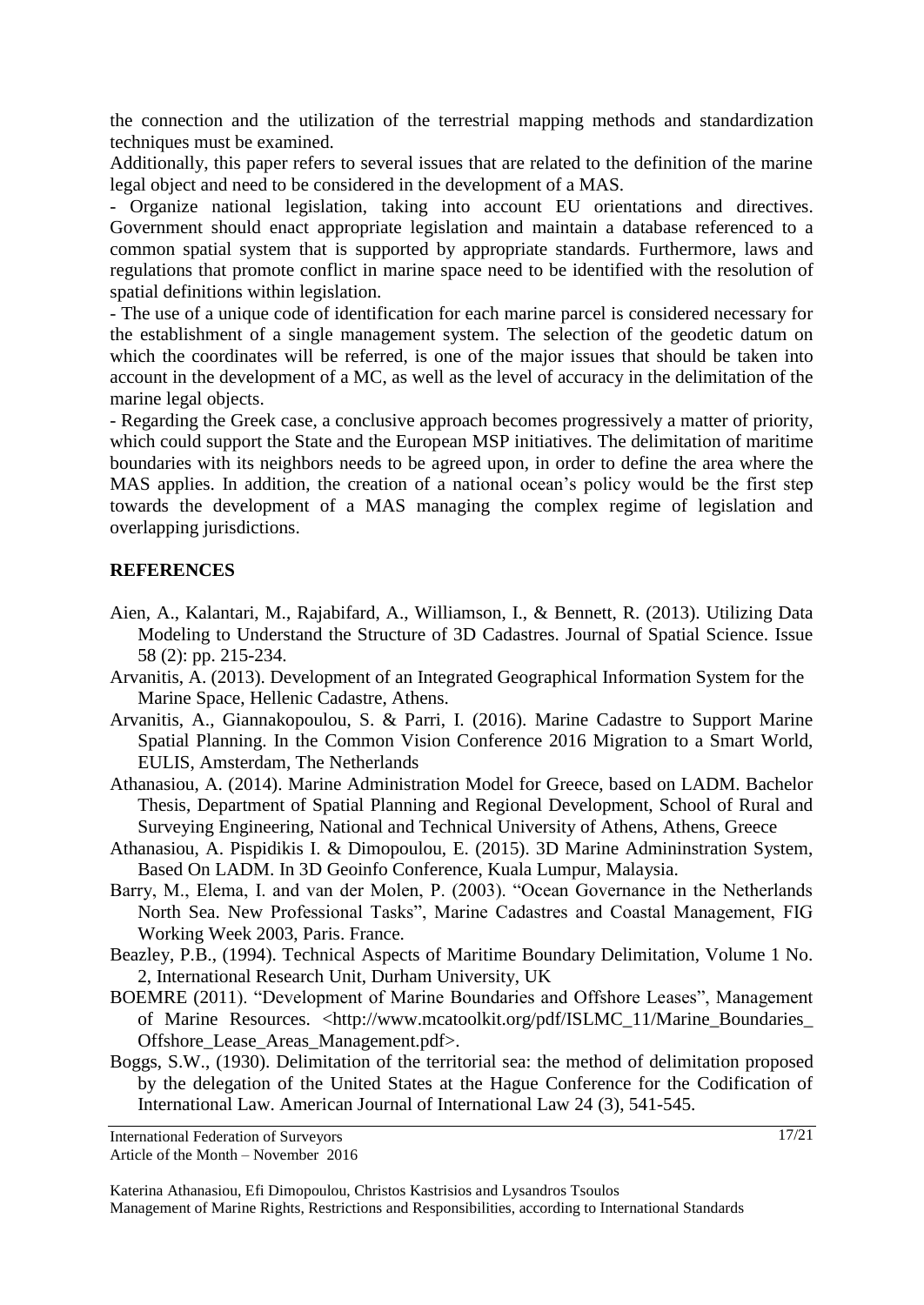- Canadian Hydrographic Service & Geoscience Australia, (2016). Supporting the ISO 19152 Land Administration Domain Model in a Marine Environment, Paper for Consideration by HSSC & S-100 WG – Revised 26 February 2016
- Carrera, G., 1999). Lecture notes on Maritime Boundary Delimitation, University of Durham, U.K. July 12-15, 1999
- Cockburn, S. and Nichols, S. (2002). "Effects of the Law on the Marine Cadastre: Title, Administration, Jurisdiction, and Canada's Outer Limit", In Proceedings of the XXII FIG International Congress, 2002.
- Cockburn, S., Nichols, S. & Monahan, D. (2003). UNCLOS' Potential Influence on a Marine Cadastre: Depth, Breadth, and Sovereign Rights. In Proceedings of the Advisory Board on the Law of the Sea to the International Hydrographic Organization (ABLOS) Conference "Addressing Difficult Issues in UNCLOS". Presented at the International Hydrographic Bureau, Monaco, October 2003.
- CSC, (1958). Convention on the Continental Shelf (Geneva, 29 April 1958) 499 U.N.T.S. 311; 15 U.S.T. 417; T.I.A.S. No. 5578 entered into force 10 June 1964.
- De Latte, G. (2015). MARINE CADASTRE General rights and charges under the United Nations Convention on the Law of the Sea (UNCLOS) - Patrimonial rights in the different marine zones - Registration of patrimonial rights. 11 August 2015
- De Latte, G. (2016). Marine Cadastre Legal Framework UNCLOS & EU legislation. In the Common Vision Conference 2016 Migration to a Smart World, EULIS, Amsterdam, The **Netherlands**
- Duncan, E.E. & Rahman, A. (2013). A Multipurpose Cadastral Framework For Developing Countries-Concepts. Electronic Journal on Information Systems in Developing Countries. Issue 58 (4): pp. 1-16
- Griffith-Charles, C. & Sutherland, M.D. (2014). Governance in 3D, LADM Compliant Marine Cadastres. In 4th International Workshop on 3D Cadastres, Dubai, United Arab Emirates.
- ICJ (International Court of Justice), Maritime Delimitation and Territorial Questions between Qatar and Bahrain (Qatar v Bahrain), Merits, Judgment, 16 March 2001, ICJ Reports 2001, p. 40, para.212.
- IHO, (2015). Universal Hydrographic Data Model. Publication S-100, ed. 2.0.0, June 2015, IHO, Monaco.
- ISO 19152, (2012). ISO 19152:2012, Geographic Information Land Administration Domain Model. Edition 1, Geneva, Switzerland.
- Kalantari, M., Rajabifard A., Wallace J. & Williamson I. (2008).Spatially referenced legal property objects. Journal of Land Use Policy. Issue 25 (2): pp. 173-181.
- Kariotis, C.T. (1997). Greece and the Law of the Sea, Published by Kluwer Law International, the Netherlands, 1997
- Kastrisios, C., (2014). *Graphical Methods of Maritime Outer Limits Delimitation*, Nausivios Chora, Piraeus, 5/2014. (Available at [http://nausivios.snd.edu.gr/docs/2014E1.pdf\)](http://nausivios.snd.edu.gr/docs/2014E1.pdf)
- Kastrisios, C. and Tsoulos, L., (2016a). *An Integrated GIS Methodology for the Determination and Delineation of Juridical Bays*, Ocean & Coastal Management, Volume 122, Pages 30–36. doi:10.1016/j.ocecoaman.2016.01.005.
- Kastrisios, C. and Tsoulos, L., (2016b). *A Cohesive Methodology for the Delimitation of Maritime Zones and Boundaries*, Ocean & Coastal Management, Volume 130, Pages 188–195. doi:10.1016/j.ocecoaman.2016.06.015

Leahy, F.J., Murphy, B.A., Collier, P.A. & Mitchell, D.J., (2001), 'Uncertainty Issues in the

Article of the Month – November 2016

International Federation of Surveyors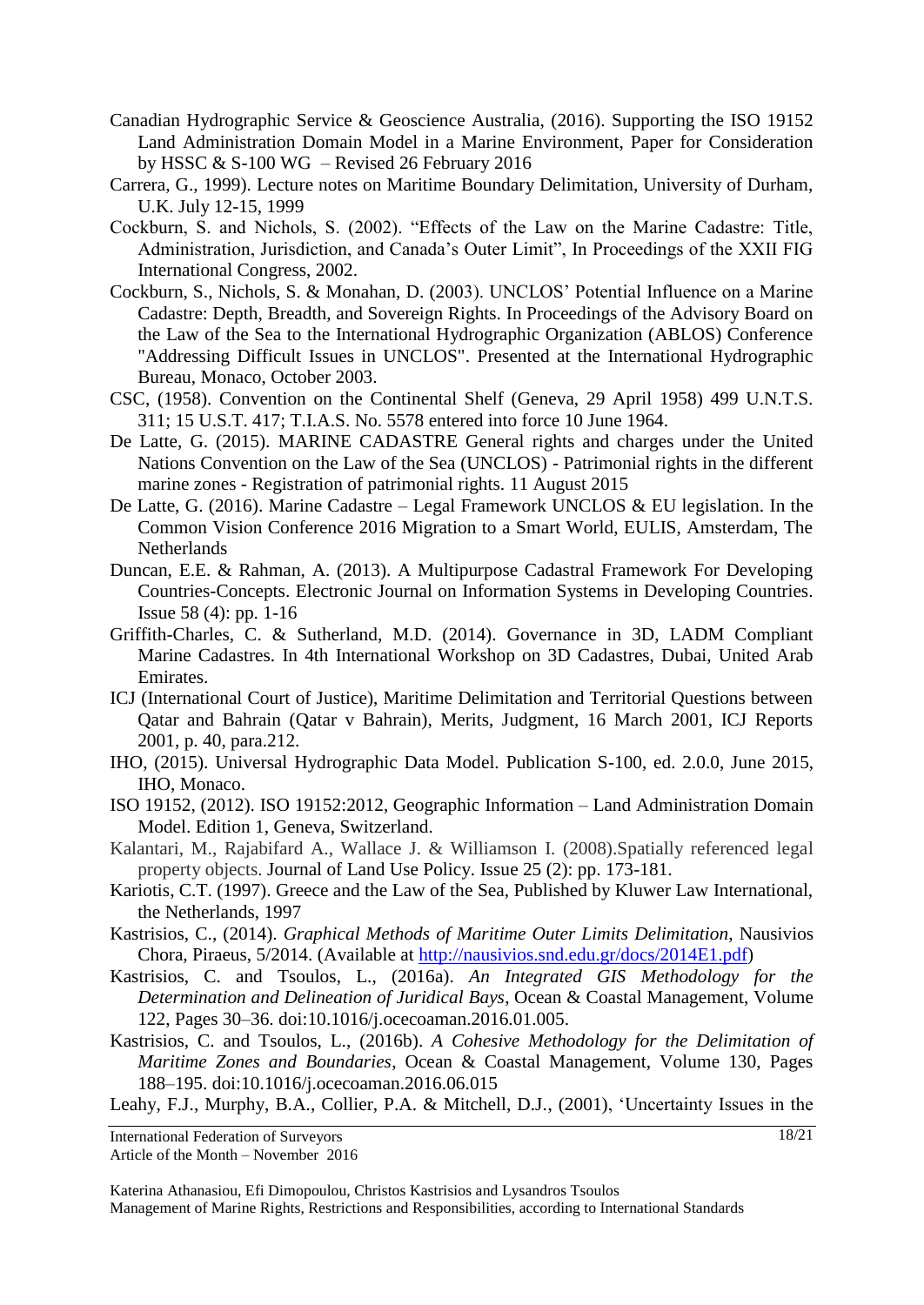Geodetic Delimitation of maritime Boundaries', Proceedings of the International Conference on Accuracies and Uncertainties Issues in Maritime Boundaries and Outer Limits, International Hydrographic Bureau, Monaco.

- Lemmen C.H.J (2012). "A Domain Model for Land Administration", PhD Thesis, Technical University of Delft, 2012.
- Longhorn, R. (2012). Assessing the Impact of INSPIRE on Related EU Marine Directives, In Hydro12 Conference, Rotterdam, 13 November 2012
- McGregor, M., (2013), S-10X Maritime Boundary Product Specification Explanatory Notes. Paper presented at the 26th IHO Transfer Standard Maintenance and Application Development Working Group (TSMAD) and 5th Digital Information Portrayal Working Group (DIPWG), Silver Spring, Maryland, USA, 10-14 June, 2013.
- Millard, K. (2007). Inspire 'Marine' Bringing Land and Sea Together. HR Wallingford 2007
- Ng'ang'a, S. (2006). "Extending Land Management Approaches to Coastal and Oceans Management: A Framework for Evaluating the Role of Tenure Information in Canadian Marine Protected Areas", Department of Geodesy and Geomatics Engineering, University of New Brunswick, 2006
- Ng'ang'a, S.M., Sutherland, M., Cockburn, S. & Nichols, S. (2004). Toward a 3D marine Cadastre in support of good ocean governance: A review of the technical framework requirements. Computers, Environment and Urban Systems Journal. Issue 28: pp. 443- 470.
- Nichols, S. (1992). "Land Registration in an Information Management Environment". PhD Dissertation, Department of Surveying Engineering, University of New Brunswick, Fredericton, NB, 340pp
- Nichols, S., Ng'ang'a, S.M., Sutherland, M.D. & Cockburn, S. (2006). Marine Cadastre Concept. Chapter 10 in Canada's Offshore: Jurisdiction, Rights and Management. 3rd edition, Trafford Publishing, Victoria, Canada.
- NOAA (2014). An Ocean of Information, <http://marinecadastre.gov>.
- Prescott, J.R.V., and Schofield C.H., (2005). The maritime political boundaries of the world. Leiden: M. Nijhoff.
- Rahman, A., van Oosterom, P., Hua, T.H., Sharkawi, K.H., Duncan, E.E. (2012). 3D Modelling for Multipurpose Cadastre. In  $3<sup>rd</sup>$  International Workshop on 3D Cadastres: Developments and Practices, Shenzhen, China.
- Rajabifard, A., Binns, A. and Williamson, I. (2005). "Administering the Marine Environment. The Spatial Dimension", Journal of Spatial Science, 50(2): 69-78.
- Rajabifard, A., Williamson, I. and Binns, A. (2006). "Marine Administration Research activities within Asia and Pacific Region – Towards a seamless land – sea interface", FIG, Administering Marine Spaces: International Issues, Publication No. 36, pp 21 -36.
- Strain, L., Rajabifard, A. and Williamson, I.P. (2006). "Spatial Data Infrastructure and Marine Administration", Marine Policy, 30: 431-441.
- TSC, (1958). Convention on the Territorial Sea and the Contiguous Zone (Geneva, 29 April 1958) 516 U.N.T.S. 205, 15 U.S.T. 1606, T.I.A.S. No. 5639, entered into force 10 Sept. 1964.
- United Nations, (1982). United Nations Convention on the Law of the Sea, New York: United Nations, 1982
- Widodo, M.S, (2003). The Needs for Marine Cadastre and Supports of Spatial Data Infrastructures in Marine Environment – A Case Study, FIG Working Week, Paris,

International Federation of Surveyors

Katerina Athanasiou, Efi Dimopoulou, Christos Kastrisios and Lysandros Tsoulos Management of Marine Rights, Restrictions and Responsibilities, according to International Standards 19/21

Article of the Month – November 2016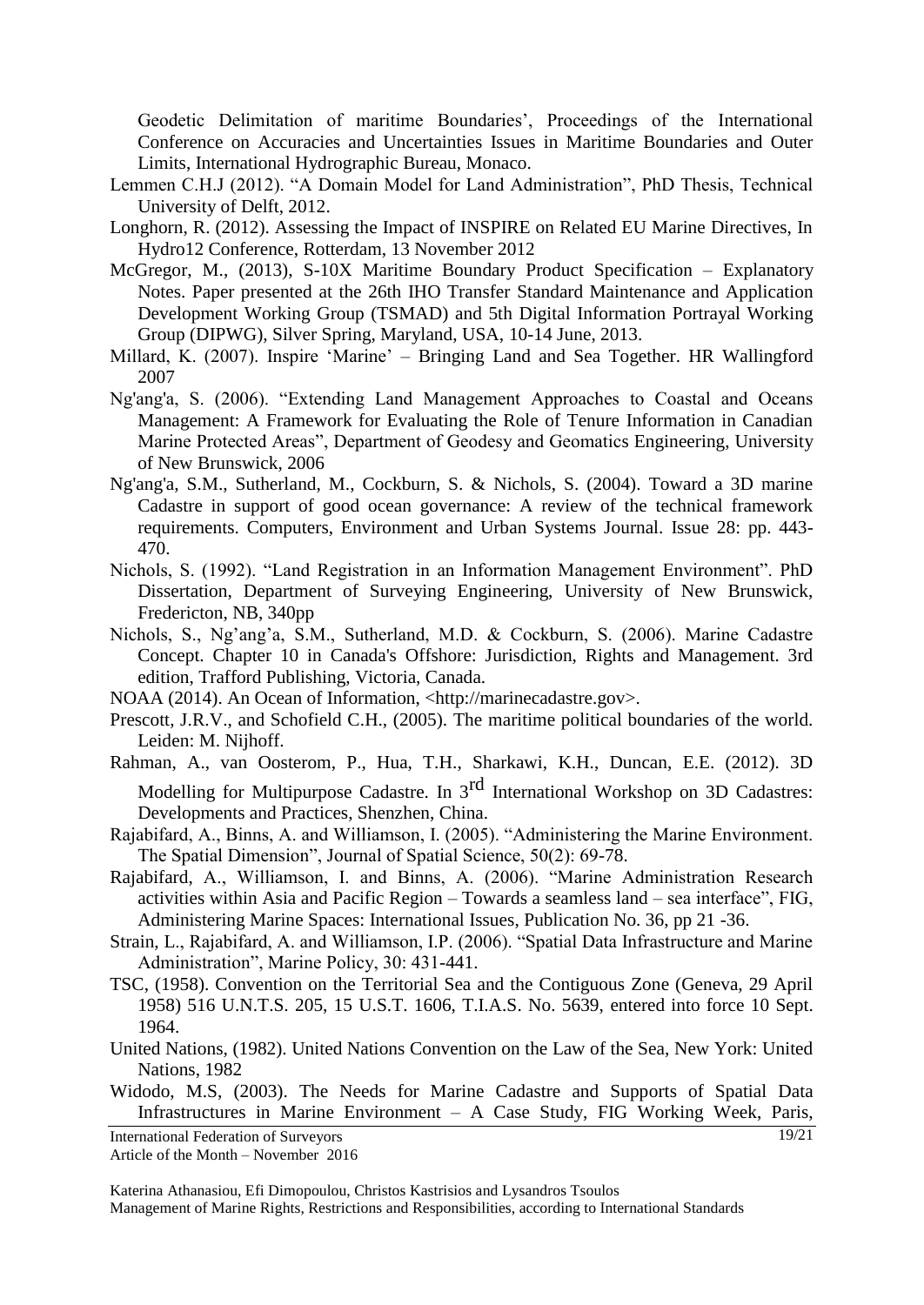France, April 13-17, 2003

Widodo, M.S, (2004). Relationship of Marine Cadastre and Marine Spatial Planning in Indonesia, 3rd FIG Regional Conference Jakarta, Indonesia, October 3-7, 2004

Widodo, S., Leach, J., and Williamson, I.P. (2002) Marine Cadastre and Spatial Data Infrastructures in Marine Environment, Joint AURISA and Institution of Surveyors Conference, Adelaide 25-30 November.

## **BIOGRAPHICAL NOTES**

**Katerina Athanasiou** is currently a Master Student of Geoinformatics at School of Rural and Surveying Engineering, National Technical University of Athens. She graduated from the same institution in 2014. Her bachelor thesis referred to the development of a Marine Administration Model for Greece, based on International Standards.

**Efi Dimopoulou** is Associate Professor at the School of Rural and Surveying Engineering, NTUA, in the fields of Cadastre, Spatial Information Management, Land Policy, 3D Cadastres and Cadastral Modelling. She is the Programme Director of the NTUA Inter-Departmental Postgraduate Course «Environment and Development» and President of the Hellenic Society for Geographical Information Systems (HellasGIs).

**Christos Kastrisios**is Lieutenant Commander of the Hellenic Navy and PhD candidate in Cartography at the National Technical University of Athens (NTUA). After his graduation from the Hellenic Naval Academy (HNA) in 2001 he served on board frigates and submarines of the Hellenic Navy Fleet, until 2008 when he was appointed to the Hellenic Navy Hydrographic Service (HNHS). His assignment at the HNHS includes various posts including that of the deputy director of Hydrography Division and his current position as the Head of the Geospatial Policy and Foreign Affairs Office. He is the national technical expert on the Law of the Sea, representative and member in NATO and IHO working groups and member of national and international geospatial societies. He holds a Master's degree in GIS from the University of Maryland at College Park. He is part-time lecturer at the HNA and NTUA.

**Lysandros Tsoulos** is professor of Cartography at the School of Surveying Engineering - National Technical University of Athens [NTUA]. In 1975 he joined the Hellenic Navy Hydrographic Service [HNHS] where he worked for 17 years (Directorate of Cartography and the HNHS Computing Center). In 1992 he was elected member of the faculty at the School of Surveying Engineering - NTUA. He is the director of the NTUA Geomatics Center and the Cartography Laboratory. His research interests include cartographic design, composition and generalization, GIS, digital atlases, spatial data and map quality issues, spatial data standards and the law of the sea. Currently he is president of the Hellenic Cartographic Society and member of national and international scientific committees.

## **CONTACTS**

#### **Katerina Athanasiou**

MsC student, National Technical University of Athens School of Rural & Surveying Engineering

20/21

International Federation of Surveyors Article of the Month – November 2016